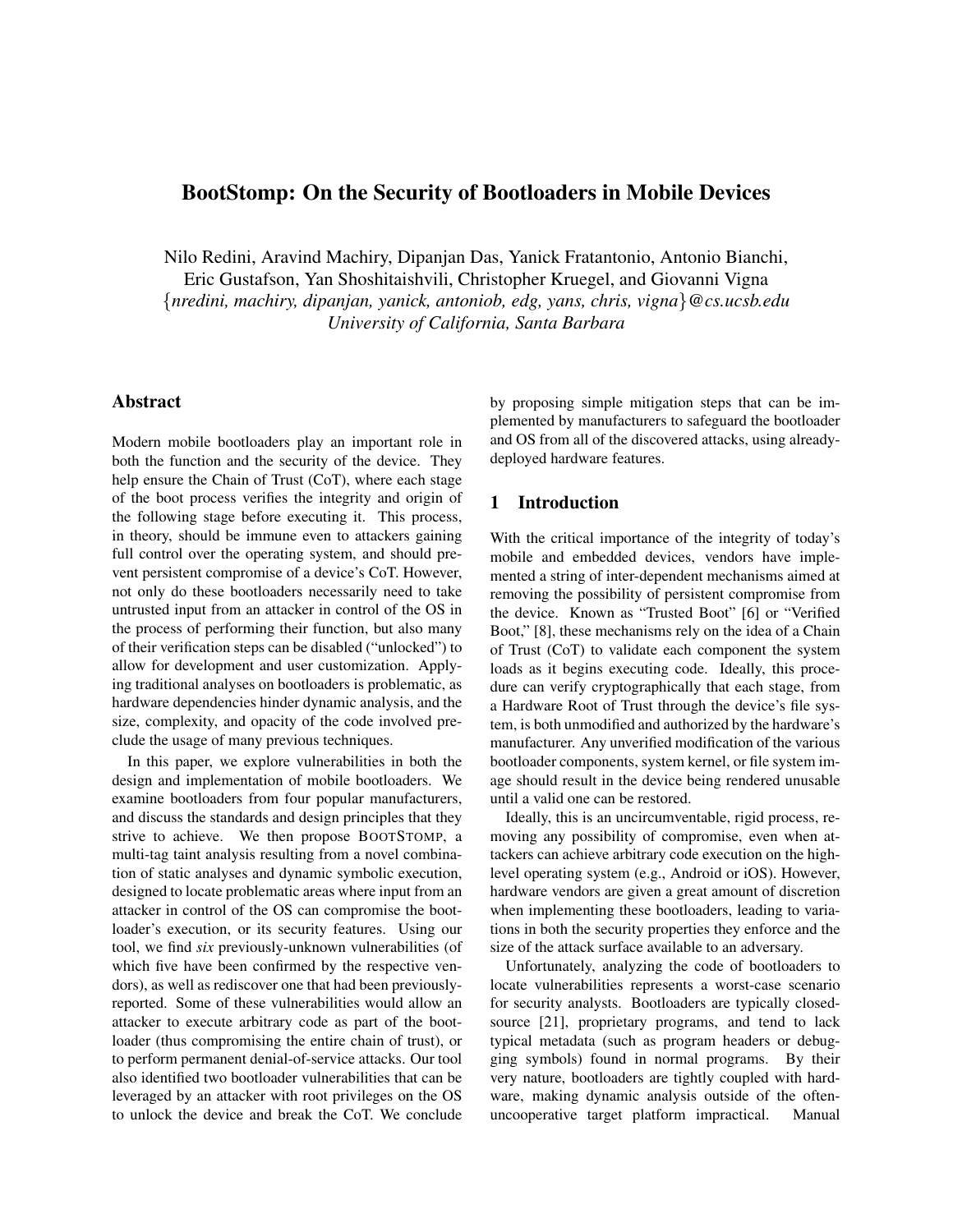reverse-engineering is also very complicated, as bootloaders typically do not use system calls or well-known libraries, leaving few semantic hints for an analyst to follow.

In this paper, we first explore the security properties, implementations, and weaknesses of today's mobile device bootloaders. We begin with a discussion of the proposed standards and guidelines a secure bootloader should possess, and what, instead, is left to the discretion of manufacturers. We then showcase four real-world Android bootloader implementations on the market today.

Then, we present a static analysis approach, implemented in a tool called BOOTSTOMP, which uses a novel combination of static analysis techniques and underconstrained symbolic execution to build a multi-tag taint analysis capable of identifying bootloader vulnerabilities. Our tool highlighted 36 potentially dangerous paths, and, for 38.3% of them, we found actual vulnerabilities. In particular, we were able to identify *six* previouslyunknown vulnerabilities (five of them already confirmed by the vendors), as well as rediscover one that had been previously-reported (CVE-2014-9798). Some of these vulnerabilities would allow an adversary with root privileges on the Android OS to execute arbitrary code as part of the bootloader. This compromises the entire chain of trust, enabling malicious capabilities such as access to the code and storage normally restricted to TrustZone, and to perform *permanent* denial-of-service attacks (i.e., device bricking). Our tool also identified two bootloaders that can be unlocked by an attacker with root privileges on the OS.

We finally propose a modification to existing, vulnerable bootloaders, which can quickly and easily protect them from any similar vulnerabilities due to compromise of the high-level OS. These changes leverage hardware features already present in mobile devices today and, when combined with recommendations from Google [\[8\]](#page-16-1) and ARM [\[6\]](#page-16-0), enforce the least-privilege principle, dramatically constraining the attack surface of bootloaders and allowing for easier verification of the few remaining attackable components.

In summary, our contributions are as follows:

- We perform a study of popular bootloaders present on mobile devices, and compare the security properties they implement with those suggested by ARM and Google.
- We develop a novel combination of program analysis techniques, including static analysis as well as symbolic execution, to detect vulnerabilities in bootloader implementations that can be triggered from the high-level OS.
- We implement our technique in a tool, called BOOT-STOMP, to evaluate modern, real-world bootloaders, and find *six* previously-unknown critical vulner-

abilities (which could lead to persistent compromise of the device) as well as two unlock-bypass vulnerabilities.

• We propose mitigations against such attacks, which are trivial to retrofit into existing implementations.

In the spirit of open science, we make our analysis tool publicly available to the community<sup>[1](#page-1-0)</sup>.

# <span id="page-1-1"></span>2 Bootloaders in Theory

Today's mobile devices incorporate a number of security features aimed at safeguarding the confidentiality, integrity, and availability of users' devices and data. In this section, we will discuss Trusted Execution Environments, which allow for isolated execution of privileged code, and Trusted Boot, aimed at ensuring the integrity and provenance of code, both inside and outside of TEEs.

# 2.1 TEEs and TrustZone

A Trusted Execution Environment (TEE) is the notion of separating the execution of security-critical ("trusted") code from that of the traditional operating system ("untrusted") code. Ideally, this isolation is enforced using hardware, such that even in the event the un-trusted OS is completely compromised, the data and code in the TEE remain unaffected.

Modern ARM processors, found in almost all mobile phones sold today, implement TrustZone[\[1\]](#page-16-3), which provides a TEE with hardware isolation enforced by the architecture. When booted, the primary CPU creates two "worlds"–known as the "secure" world and "non-secure" world, loads the un-trusted OS (such as Android) into the non-secure world, and a vendor-specific trusted OS into the secure world. The trusted OS provides various cryptographic services, guards access to privileged hardware, and, in recent implementations, can be used to verify the integrity of the un-trusted OS while it is running. The untrusted kernel accesses these commands by issuing the Secure Monitor Call (SMC) instruction, which both triggers the world-switch operation, and submits a command the Trusted OS and its services should execute.

ARM Exception Levels (EL). In addition to being in either the secure or non-secure world, ARM processors support "Exception Levels," which define the amount of privilege to various registers and hardware features the executing code has. The 64-bit ARM architecture defines four such levels, EL0-EL3. EL0 and EL1 map directly to the traditional notion of "user-mode" and "kernel mode," and are used for running unprivileged user applications

<span id="page-1-0"></span><sup>1</sup>https://github.[com/ucsb-seclab/bootstomp](https://github.com/ucsb-seclab/bootstomp)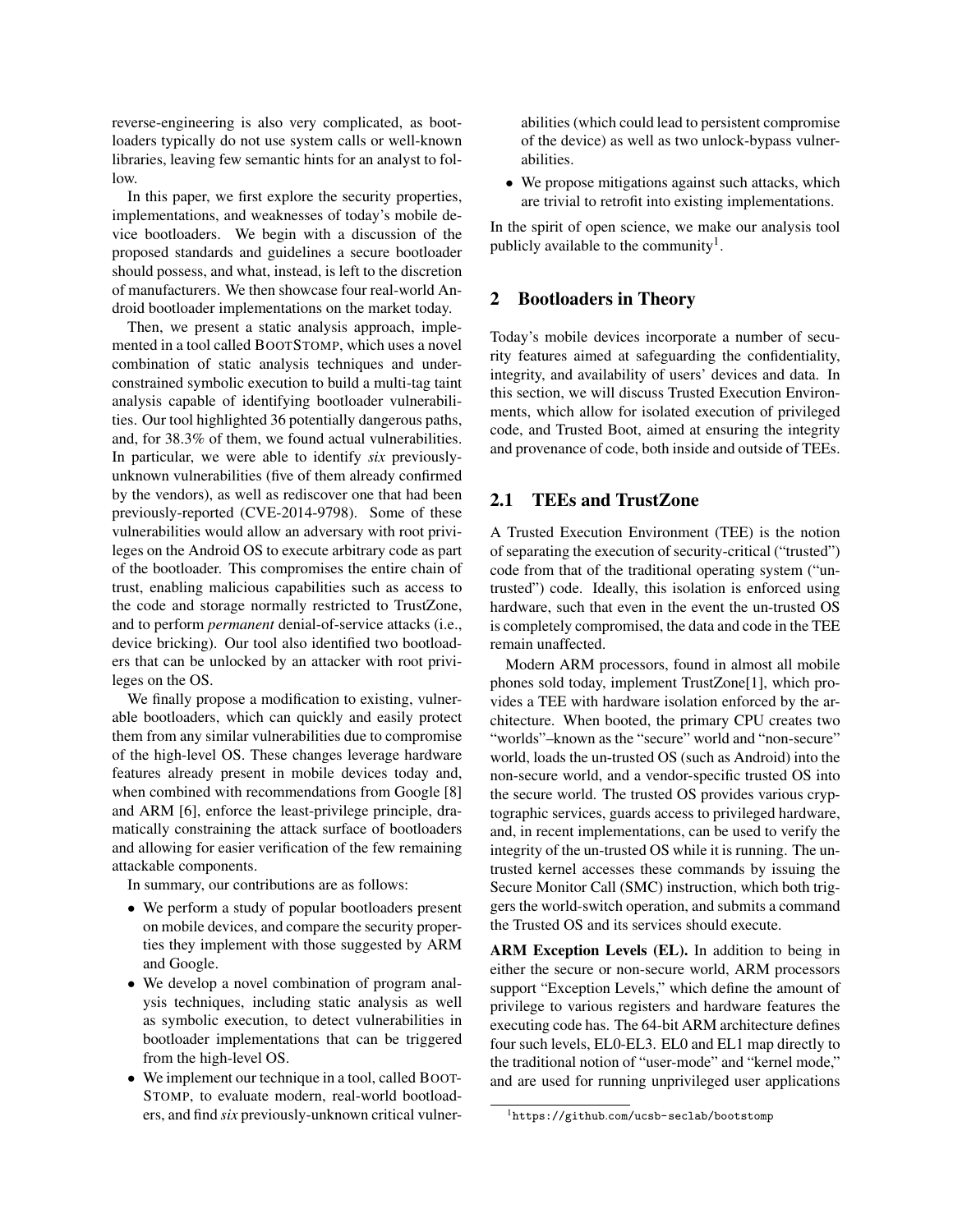and standard OS kernels respectively. EL2 is used for implementing hypervisors and virtualization, and EL3 implements the Secure Monitor, the most privileged code used to facilitate the world-switch between secure and non-secure. During the boot process described below, the initial stages, until the non-secure world bootloader is created, runs at EL3.

# 2.2 The Trusted Boot Process

In a traditional PC environment, the bootloader's job is to facilitate the location and loading of code, across various media and in various formats, by any means necessary. However, in modern devices, particularly mobile devices, this focus has shifted from merely loading code to a primary role in the security and integrity of the device. To help limit the impact of malicious code, its job is to verify both the integrity and provenance of the software that it directly executes.

As with the traditional PC boot process, where a BIOS loaded from a ROM chip would load a secondary bootloader from the hard disk, mobile bootloaders also contain a chain of such loaders. Each one must, in turn, verify the integrity of the next one, creating a Chain of Trust (CoT).

On ARM-based systems, this secured boot process is known as *Trusted Boot* and is detailed in the ARM Trusted Board Boot Requirements (TBBR) specification. While this document is only available to ARM's hardware partners, an open-source reference implementation that conforms to the standard is available [\[6\]](#page-16-0).

While this standard, and even the reference implementation, does leave significant room for platform-specific operations, such as initialization of hardware peripherals, implementations tend to follow the same basic structure. One important aspect is the Root of Trust (RoT), which constitutes the assumptions about secure code and data that the device makes. In ARM, this is defined to be 1) the presence of a "burned-in," tamper-proof publickey from the hardware manufacturer that is used to verify subsequent stages, and 2) the very first bootloader stage being located in read-only storage.

While manufacturers are free to customize the Trusted Boot process when creating their implementations, ARM's reference implementation serves as an example of how the process should proceed. The boot process for the ARM Trusted Firmware occurs in the following steps, as illustrated in Figure [1.](#page-3-0)

- 1. The CPU powers on, and loads the first stage bootloader from read-only storage.
- 2. This first stage, known as BL1, Primary Boot Loader (PBL), or BootROM, performs any necessary initialization to locate the next stage from its storage, loads it into memory, verifies its integrity

using the Root of Trust Public Key (ROTPK), and if this is successful, executes it. Since it is on spacerestricted read-only media, its functionality is extremely limited.

- 3. BL2, also known as the Secondary Boot Loader (SBL) is responsible for creating the secure and non-secure worlds and defining the memory permissions that enforce this isolation. It then locates and loads into memory up to three third-stage bootloaders, depending on manufacturer's configuration. These run at each of the EL3, EL2, and EL1 levels, and are responsible for setting up the Secure Monitor, a hypervisor (if present), and the final-stage OS bootloader.
- 4. BL2 then executes BL31, the loader running at EL3, which is responsible for configuring various hardware services for the trusted and un-trusted OSes, and establishing the mechanism used to send commands between the two worlds. It then executes the BL32 loader, if present, which will eventually execute BL33.
- 5. BL33 is responsible for locating and verifying the non-secure OS kernel. Exactly how this is done is OS-dependent. This loader runs with the same privilege as the OS itself, at EL1.

Next, we will detail extensions to this process developed for the Android ecosystem.

# <span id="page-2-0"></span>2.3 Verified Boot on Android

ARM's Trusted Boot standard only specifies stages of the boot process up to the point at which the OS-specific boot loader is executed. For devices running Android, Google provides a set of guidelines for *Verified Boot* [\[8\]](#page-16-1), which describes high-level functionality an Android bootloader should perform.

Unlike the previous stages, the Android bootloader provides more functionality than just ensuring integrity and loading code. It also allows for the user or OS to elect to boot into a special recovery partition, which deploys firmware updates and performs factory reset operations. Additionally, modern Android bootloaders also participate in enabling full-disk encryption and triggering the initialization of Android-specific TrustZone services.

Ideally, the verification of the final Android kernel to be booted would effectively extend the Chain of Trust all the way from the initial hardware-backed key to the kernel. However, users wishing to use their devices for development need to routinely run kernels not signed by the device manufacturer. Therefore, Google specifies two classes of bootloader implementations: Class A, which only run signed code, and Class B, which allow for the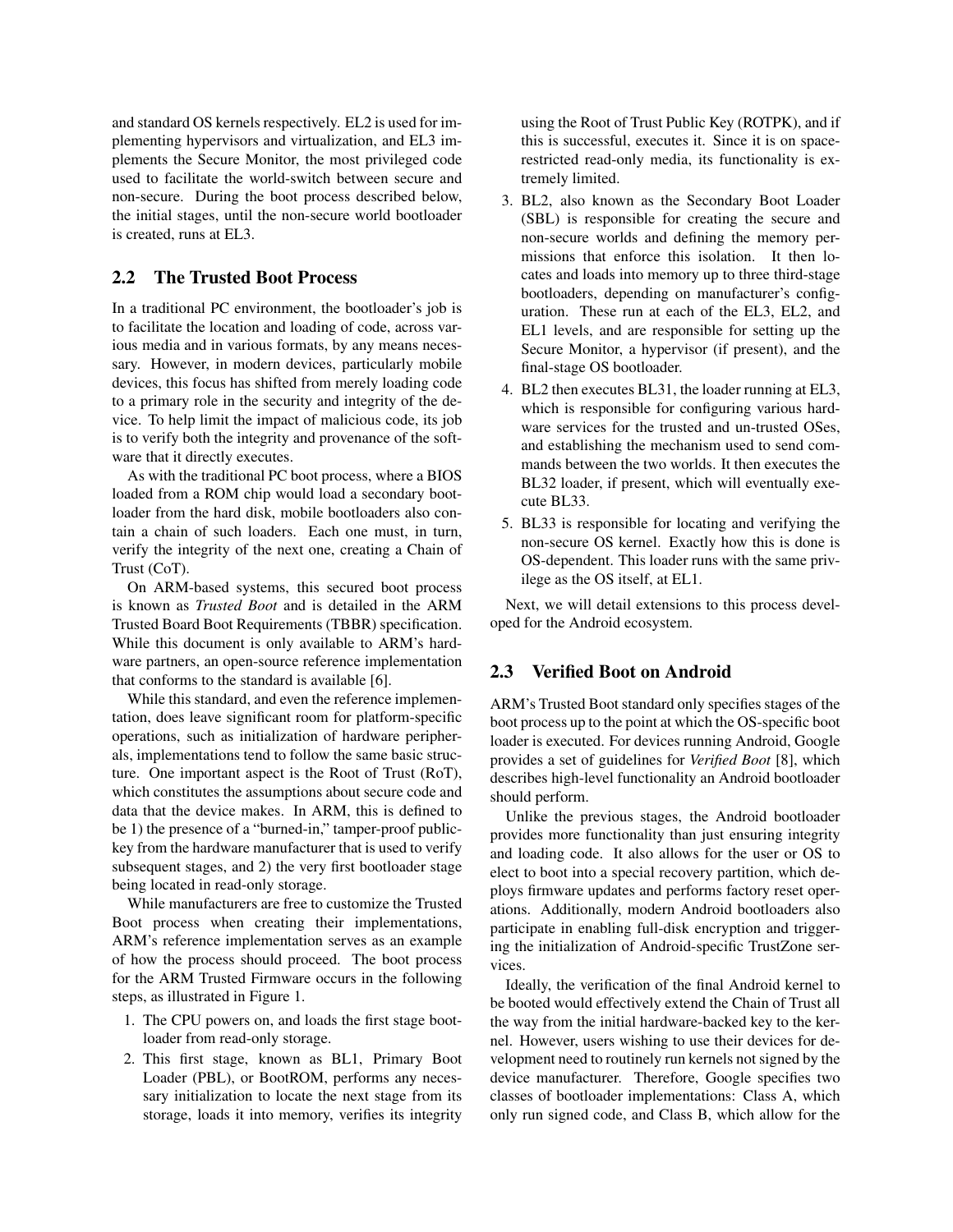<span id="page-3-0"></span>

Figure 1: Overview of the Trusted/Verified Boot implementation according to the ARM and Google specifications. Between parentheses the name of the internal storage partition where the code is located in a typical implementation.

user to selectively break the Chain of Trust and run unsigned code, in a tamper-evident manner, referred to as *unlocking*. Devices will maintain a *security state* (either LOCKED or UNLOCKED) and properties of the transition between the two states must be enforced. With regard to Class B implementations, Google requires that:

- The bootloader itself must be verified with a hardware-backed key.
- If verification of the Android kernel with the OEM key (a key hard-coded by the device's manufacturer in the bootloader code) fails for any reason, a warning will be displayed to the user for at least five seconds. Then, if the bootloader is in the LOCKED state, the device will not boot, otherwise, if the bootloader is in the UNLOCKED state the Android kernel will be loaded.
- The device will only transition from the LOCKED state to the UNLOCKED state if the user first selects the "allow OEM Unlock" option from the Developer Options menu in Android's settings application, and then issues the Fastboot command oem unlock, or an equivalent action for devices without Fastboot.
- When the device's lock state changes for any reason, user-specific data will be rendered unreadable.

Beyond the guidelines, Android bootloaders (typically those that fall into Class B) also provide some means of rewriting partitions on internal storage over USB. Google suggests the use of the Fastboot protocol, also utilized for the locking and unlocking process, for this functionality.

# 3 Bootloaders in Practice

While the standards and guidelines on bootloader design in the previous section do cover many important securityrelated aspects, a significant amount of flexibility is given to OEMs to allow for functionality specific to their platforms. These involve both aspects of the hardware itself, but also logical issues with managing the security state of the device. Even though this flexibility makes it hard to reason about the actual security properties of bootloaders, it is difficult to envision a future for which these standards would be more precise. In fact, there are a number of technical reasons due to which the definition of these standards cannot be as comprehensive as we would hope.

One of these technical aspects is related to peripherals and additional custom hardware that is shipped with each device. While platform-specific code can be inserted at every stage in ARM's prototypical Trusted Boot implementation, no direction is given as to what code should be inserted at which points in the boot process. Additionally, initialization tasks cannot be too tightly coupled with the rest of the boot sequence, as peripheral hardware, such as modems, may incorporate code from different vendors and necessitate a modification of the initialization process. Furthermore, vendors of the final devices may not be able to alter earlier stages of the boot process to add necessary initialization code, as they may be locked to code supplied by the chip manufacturer. Finally, even aside from these issues, there are constraints on storage media. ROMs, such as those mandated for the first bootloader stage, tend to be small, and are inherently a write-once medium, precluding their use for any code that may need to be updated.

As an example, consider a mobile device with an onboard GSM or LTE modem. Depending on the hardware used, this modem could exist either as part of the Systemon-a-chip (SoC) package or externally on another chip. Because the initialization of these two layouts has different requirements (e.g., initializing memory busses and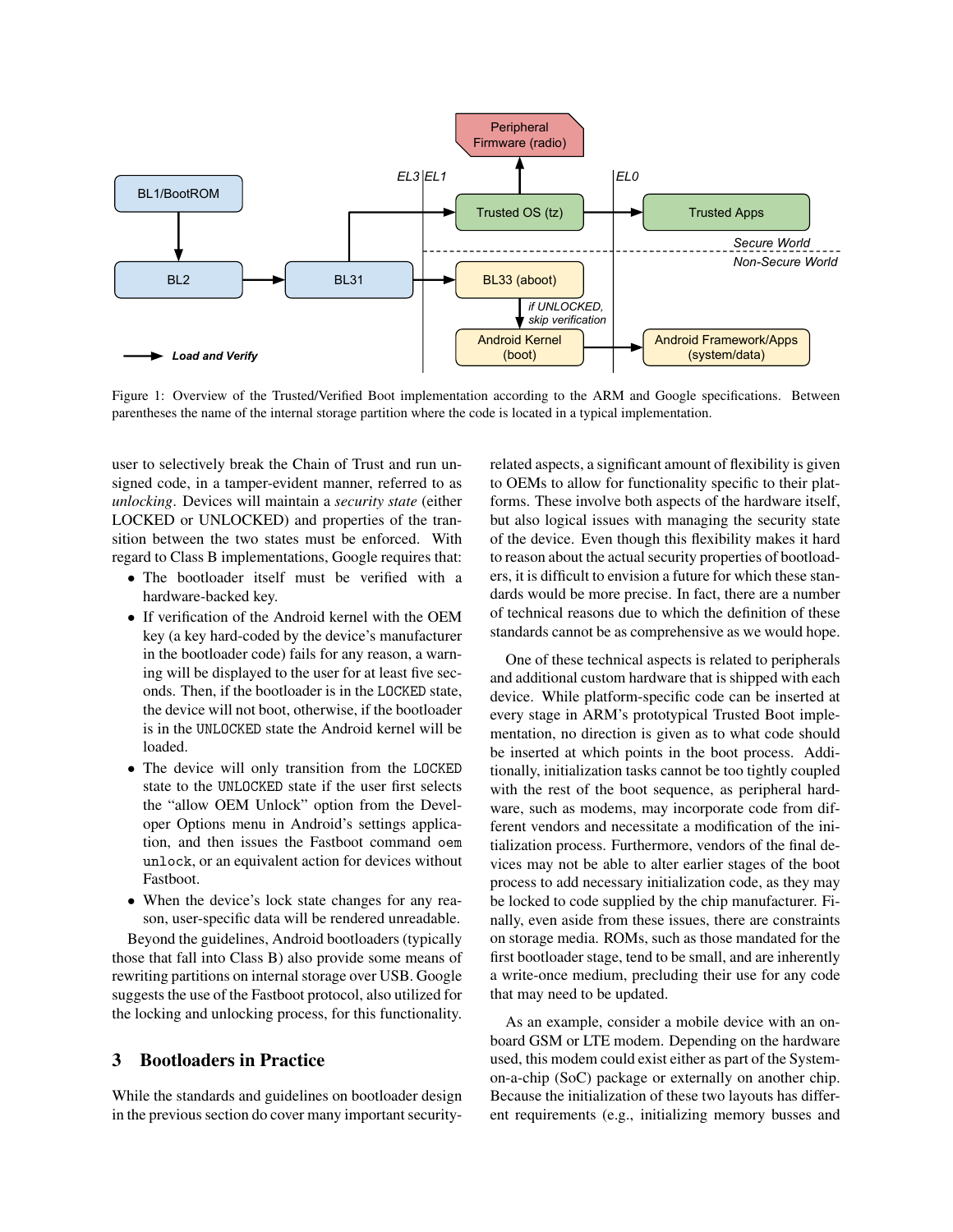transferring code to an external modem vs. executing modem code on the same chip), this may need to happen at different phases in the boot process, where different levels of hardware access are available.

This also applies to various bootloader services, such as partition management and unlocking. Google's implementation provides the Fastboot protocol in the finalstage bootloader, but manufacturers are free to use alternative methods, as well as incorporate this functionality into other boot stages.

Where and how all of these features are implemented can have a significant security impact. If a stage in the bootloader is compromised, this could lead to the compromise of all following stages, along with any peripherals or secured storage that they manage. The impact of gaining control over a bootloader can be mitigated by using the lowest-possible Exception Level (discussed in the previous section), and performing tasks that involve taking potentially-untrusted input in later, lessprivileged stages of the process. However, once again, other than the Trusted Firmware reference implementation, no guidance is given on how to manage exception levels with respect to bootloader features.

One aspect that increases the attack surface of modern bootloaders is that the code used to bootstrap additional hardware, such as modems, needs to be *updateable*, and thus needs to be stored on writable partitions. These writeable partitions, in turn, could be modified by an attacker with privileged code execution. Thus, it is critical that the content of these partitions is verified, such as by checking the validity of a cryptographic signature. This should ideally be accomplished by a previous bootloader stage, which thus needs to load, parse, and verify these partitions. This usage of data from writeable (and, as discussed previously, potentially attacker-controlled) partitions is what makes common memory corruption vulnerabilities in bootloaders very dangerous.

# <span id="page-4-1"></span>3.1 Bootloader Implementations

In the remainder of this section, we will explore four bootloaders from popular device manufacturers. These implementations all serve the same functions for their respective hardware platforms and aim to comply with both ARM and Google's standards, but do so in vastly different ways.

A comparison of the implementations can be found in Table [1.](#page-4-0) If an attacker can compromise the final stage bootloader, they will likely be able to also affect any functionality it contains, as well as any that it in turn loads, which in these cases, is the Android kernel and OS.

Qualcomm. The Qualcomm MSM chipset family is by far the most popular mobile chipset in devices today, rep-

<span id="page-4-0"></span>

|                 | Modem | Peripherals                                |
|-----------------|-------|--------------------------------------------|
| EL              |       |                                            |
| Qualcomm $ EL1$ |       |                                            |
| EL 3            |       |                                            |
|                 |       |                                            |
|                 |       |                                            |
|                 |       | Fastboot   Initialization   Initialization |

Table 1: Final-stage Bootloader features, and which Exception Level they occur in

resenting over 60% of mobile devices [\[16\]](#page-16-4). While many manufacturers of MSM-based devices will customize the bootloader to fit their specific product's features, Qualcomm's "aboot" bootloader is still used with little modifications on many of them.

aboot is based on the Little Kernel (LK) open-source project, and provides the final stage non-secure OS loading functionality (equivalent to BL33 in ARM's reference implementation). In further similarity to BL33, it runs at EL1, giving it the same level of privilege as the kernel it aims to load. It conforms very closely to Google's Verified Boot guidelines, implementing the traditional set of Android-specific features, including Fastboot, recovery partition support, and unlocking. aboot can be used in either a Class A or Class B Verified Boot implementation, as Fastboot, and therefore unlocking can be disabled by the OEM or mobile carrier.

HiSilicon and Huawei. HiSilicon Kirin-based devices, such as those from Huawei, implement a very different bootloader architecture to the others we examined. Instead of merely being responsible for the initialization required to load Android, this loader also combines functionality usually found elsewhere in the boot process, such as initializing the radio hardware, secure OS, secure monitor, among others, giving it the equivalent roles of BL31, BL33, and BL2 in the ARM reference implementation. In fact, this bootloader is loaded directly by the ROM-based first-stage bootloader (BL1). To have the privilege necessary to perform all these tasks, HiSi's bootloader runs at EL3, and executes the Linux kernel in the boot partition at EL1 when it is finished. Along with its hardware initialization tasks, it also includes Fastboot support, by which it allows for unlocking.

MediaTek. Devices based on MediaTek chipsets, such as the Sony Xperia XA and other similar handsets, implement a bootloader similar to Qualcomm's but using a very different codebase. The Android-specific loader runs at EL1, and is also responsible for partition management and unlocking via Fastboot. Unlike Qualcomm's, this loader is also responsible for bootstrapping the modem's baseband firmware, meaning that any compromise in the bootloader could impact this critical component as well.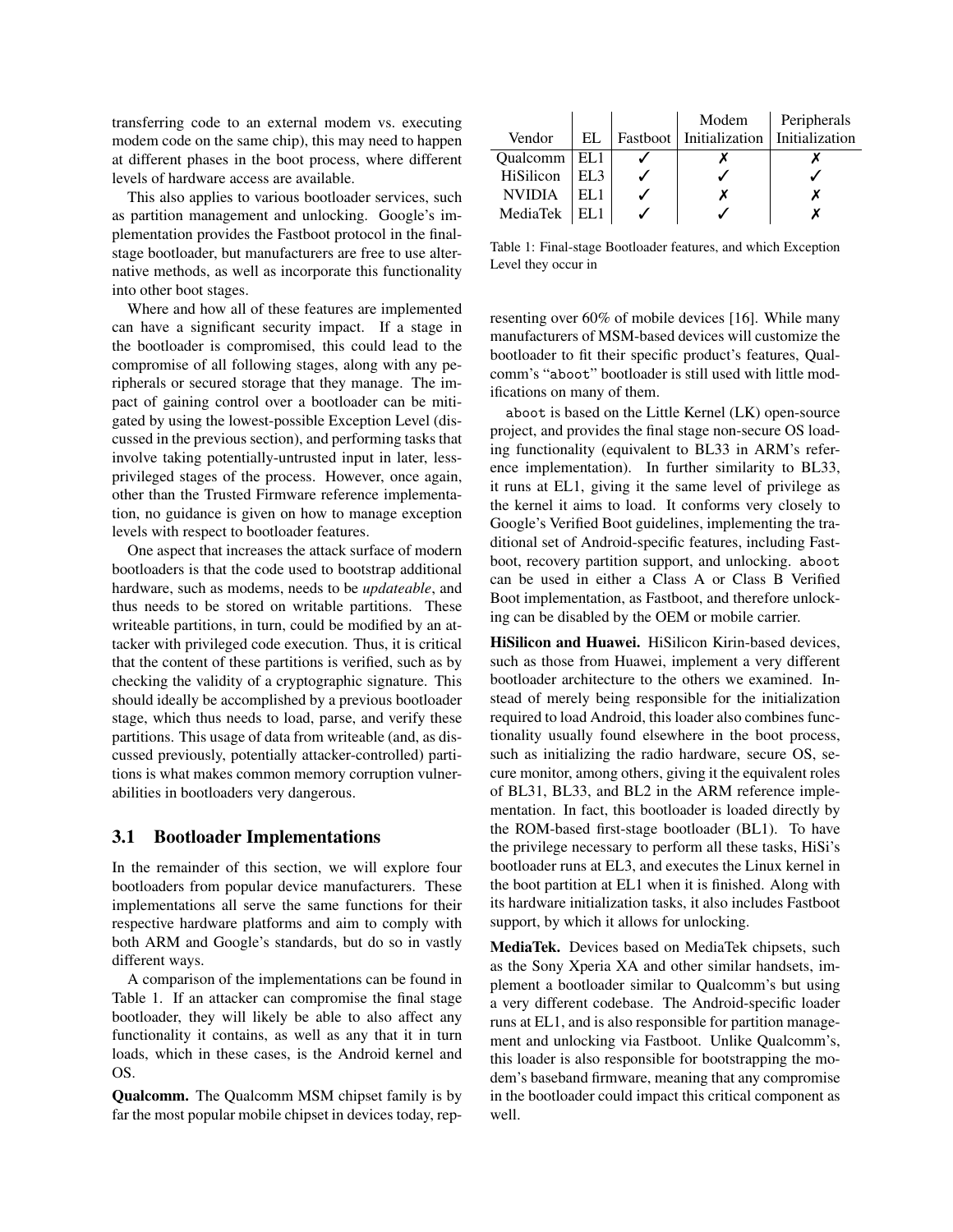NVIDIA. NVIDIA's Tegra-based devices ship with a bootloader known as hboot. This bootloader is very similar to Qualcomm's, in that it runs at EL1, and implements only the fastboot functionality at this stage.

# <span id="page-5-1"></span>4 Unlocking Bootloaders

While security-focused bootloaders do significantly raise the bar for attackers wishing to persistently compromise the device, there are many cases in which "unlocking," as detailed in Section [2,](#page-1-1) has legitimate benefits. Only permitting the execution of signed code makes development of the Android OS itself problematic, as well as disallowing power-users from customizing and modifying the OS's code.

Of course, this is a very security-sensitive functionality; an attacker could unlock the bootloader and then modify the relevant partitions as a way of implementing a persistent rootkit. Google's Verified Boot standard covers the design of this important mechanism, discusses many high-level aspects of managing the device's security state (see Section [2\)](#page-1-1), and even provides specifics about digital signatures to be used. However, as with the ARM specifications covering Trusted Boot, these specs must also allow for platform-specific variations in implementation, such as where or how these security mechanisms are integrated into the boot process.

Furthermore, there are many unspecified, implicit properties of Verified Boot that a valid implementation should enforce, to ensure that the device is protected from privileged code execution or unauthorized physical control. These properties include:

The device state should only transition from locked to unlocked with explicit user content. This is implicitly handled by requiring a command sent to Fastboot to unlock, as this usually requires physical access to activate, and causes a warning to be displayed to the user. Similarly, a malicious app — no matter how privileged it is — should not be able to silently unlock the bootloader.

Only the authorized owner of the device should be able to unlock the bootloader. This means that anyone in possession of a phone that is not theirs cannot simply access Fastboot or similar protocol (i.e., by rebooting the phone) and trigger an unlock. This is avoided on some devices through checking an additional flag called "OEM unlock," (or, more informally "allow unlock"). This flag is controlled by an option in the Android Settings menu, and it is only accessible if the device is booted and the user has authenticated (for instance, by inserting the correct "unlock pattern"). A proper implementation of Fastboot will honor the "OEM unlock" flag and it will refuse to unlock the bootloader if this flag is set to false.

Interestingly, there is no requirement on the storage of the device's security state. While the standard offers a suggestion about how to tie this state and its transitions to the security properties they wish to enforce, the exact storage of this information is left out, likely to account for hardware variations with respect to secured storage. Unfortunately, as we discuss in Section [5,](#page-5-0) specifics of such implementation details can negatively impact the security properties of the bootloader.

### 4.1 Unlocking vs Anti-Theft

Another interesting factor related to bootloaders and bootloader locking is the overall usability of a device by an attacker after it has been stolen. As mandated by laws [\[30\]](#page-17-0) and industry standards [\[9\]](#page-16-5), phones should implement mechanisms to prevent their usage when stolen. Google refers to this protection as Factory Reset Protection (FRP) [\[7\]](#page-16-6), and it has been enabled in Android since version 5.0. In Google's own implementations, this means that the Android OS can restrict the usage of a phone, even after a factory-reset, unless the legitimate user authenticates.

This presents an interesting contradiction in relation to bootloader unlocking capabilities. First, since this mechanism is governed from within the OS, it could be leveraged by a malicious process with sufficient privilege. Of course, the original owner should be able to authenticate and restore the device's functionality, but this could still be used as a form of denial-of-service. Second, some manufacturers offer low-level firmware upload functionality, such as in the BL1 or BL2 stages, designed to restore the device to a working state in the event it is corrupted. This feature is in direct opposition to anti-theft functionality, as if a user can recover from any kind of corruption, this mechanism may be able to be bypassed. However, if this mechanism respects the anti-theft feature's restrictions on recovering partitions, this also means the device can be rendered useless by a sufficiently-privileged malicious process. In other words, there is an interesting tension between anti-theft and antibricking mechanisms: if the anti-theft is implemented correctly, an attacker could use this feature against the user to irremediably brick her device; vice versa, if an anti-bricking mechanism is available, a thief could use this mechanism to restore the device to a clean, usable state. In Section [8,](#page-14-0) we explore how this tension can be resolved.

### <span id="page-5-0"></span>5 Attacking Bootloaders

Regardless of implementation specifics bootloaders have many common functions that can be leveraged by an attacker. While they may appear to be very isolated from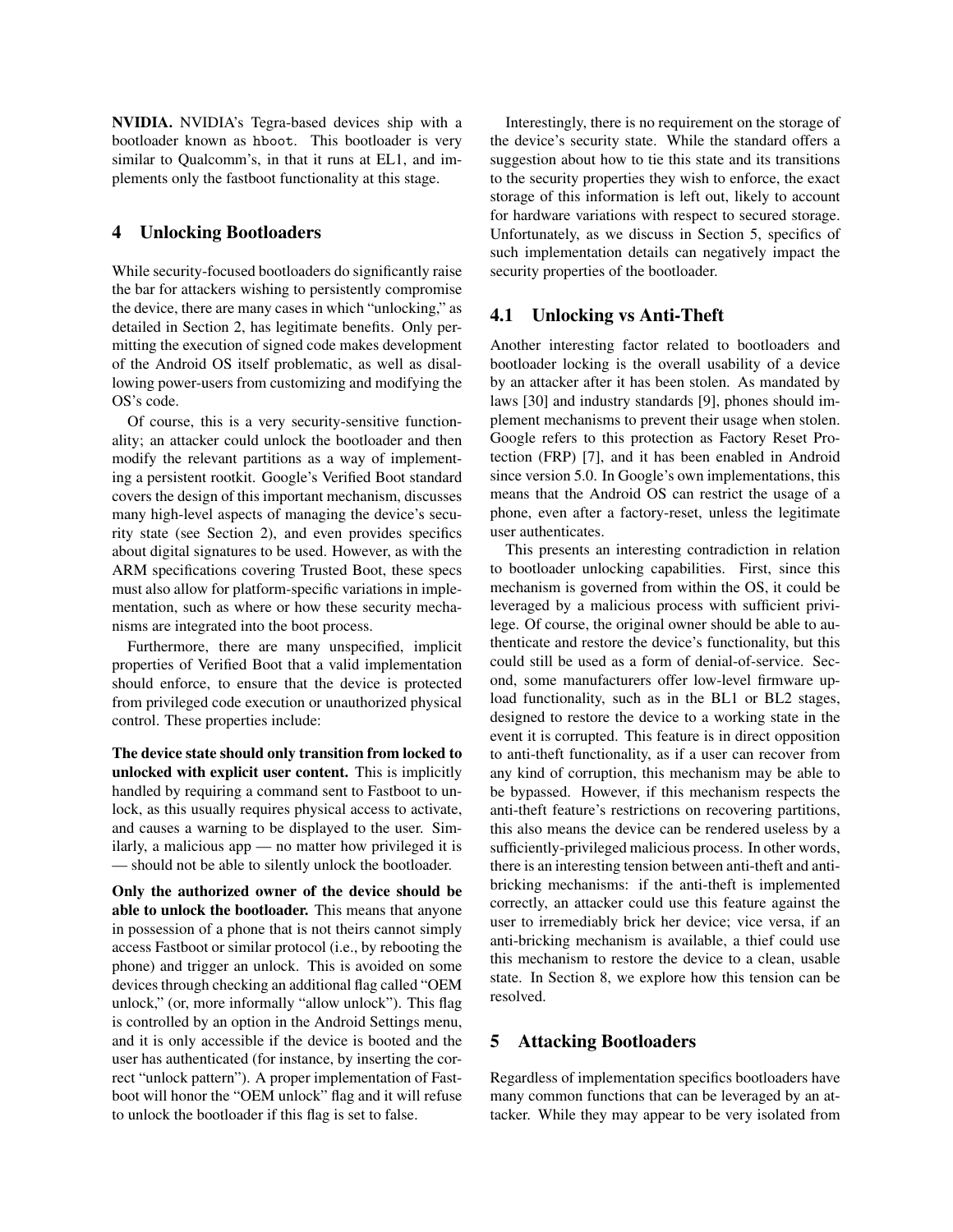possible exploitation, bootloaders still operate on input that can be injected by a sufficiently-privileged attacker. For example, the core task a bootloader must perform (that of booting the system) requires the bootloader to load data from non-volatile storage, figure out which system image on which partition to boot, and boot it. To enforce the Chain of Trust, this also involves parsing certificates and verifying the hash of the OS kernel, all of which involves further reading from the device's storage. In Class B implementations, the device's security state must also be consulted to determine how much verification to perform, which could be potentially stored in any number of ways, including on the device's storage as well. While bootloader authors may assume that this input is *trusted*, it can, in fact, be controlled by an attacker with sufficient access to the device in question.

In this work, we assume an attacker can control any content of the non-volatile storage of the device. This can occur in the cases that an attacker attains root privileges on the primary OS (assumed to be Android for our implementation). While hardware-enforced write protection mechanisms could limit the attacker's ability to do this, these mechanisms are not known to be in wide use today, and cannot be used on any partition the OS itself needs to routinely write to.

Given this attacker model, our goal is to automatically identify weaknesses, in deployed, real-world bootloader firmware, that can be leveraged by an attacker conforming to our attacker model to achieve a number of goals:

Code execution. Bootloaders process input, read from attacker-controlled non-volatile storage, to find, validate, and execute the next step in the boot process. What if the meta-data involved in this process is *maliciously crafted*, and the code processing it is not securely implemented? If an attacker is able to craft specified meta-data to trigger memory corruption in the bootloader code, they may achieve code execution *during the boot process*. Depending on when in the boot process this happens, it might grant the attacker control at exception levels considerably higher than what they may achieve with a root or even a kernel exploit on the device. In fact, if this is done early enough in the boot process, the attacker could gain control over Trusted Execution Environment initialization, granting them a myriad of security-critical capabilities that are unavailable otherwise.

Bricking. One aspect that is related to secure bootloaders is the possibility of "bricking" a device, i.e., the corruption of the device so that the user has no way to re-gain control of it. Bootloaders attempt to establish whether a piece of code is trusted or not: if such code is trusted, then the bootloader can proceed with their loading and execution. But what happens when the trust cannot be established? In the general case, the bootloader stops and issues a warning to the user. The user can, usually through the bootloader's recovery functionality (e.g., Fastboot) restore the device to a working state. However, if an attacker can write to the partition holding this recovery mechanism, the user has no chance to restore the device to an initial, *clean* state, and it may be rendered useless.

This aspect becomes quite important when considering that malware analysis systems are moving from using emulators to using real, physical devices. In this context, a malware sample has the capability of bricking a device, making it impossible to re-use it. This possibility constitutes a limitation for approaches that propose baremetal malware analysis, such as BareDroid [\[20\]](#page-16-7).

One could think of having a mechanism that would offer the user the possibility of restoring a device to a clean state no matter how compromised the partitions are. However, if such mechanism were available, any anti-theft mechanism (as discussed in Section [4\)](#page-5-1), could be easily circumvented.

Unsafe unlock. As discussed in Section [4,](#page-5-1) the trusted boot standard does not mandate the implementation details of storing the secure state. Devices could use an eMMC flash device with RPMB, an eFuse, or a special partition on the flash, depending on what is available. If the security state is stored on the device's flash, and a sufficiently-privileged process within Android can write to this region, the attacker might be able to unlock the bootloader, bypassing the requirement to notify the user. Moreover, depending on the implementation, the bootloader could thus be unlocked without the user's data being wiped.

In the next section, we will propose a design for an automated analysis approach to detect vulnerabilities in bootloader implementations. Unfortunately, our experiments in Section [7](#page-10-0) show that currently deployed bootloaders are vulnerable to combinations of these issues. But hope is not lost – in Section [8,](#page-14-0) we discuss a mechanism that addresses this problematic aspect.

# <span id="page-6-0"></span>6 BOOTSTOMP

The goal of BOOTSTOMP is to automatically identify security vulnerabilities that are related to the (mis)use of attacker-controlled non-volatile memory, trusted by the bootloader's code. In particular, we envision using our system as an automatic system that, given a bootloader as input, outputs a number of alerts that could signal the presence of security vulnerabilities. Then, human analysts can analyze these alerts and quickly determine whether the highlighted functionality indeed constitute a security threat.

Bootloaders are quite different from regular programs, both regarding goals and execution environment, and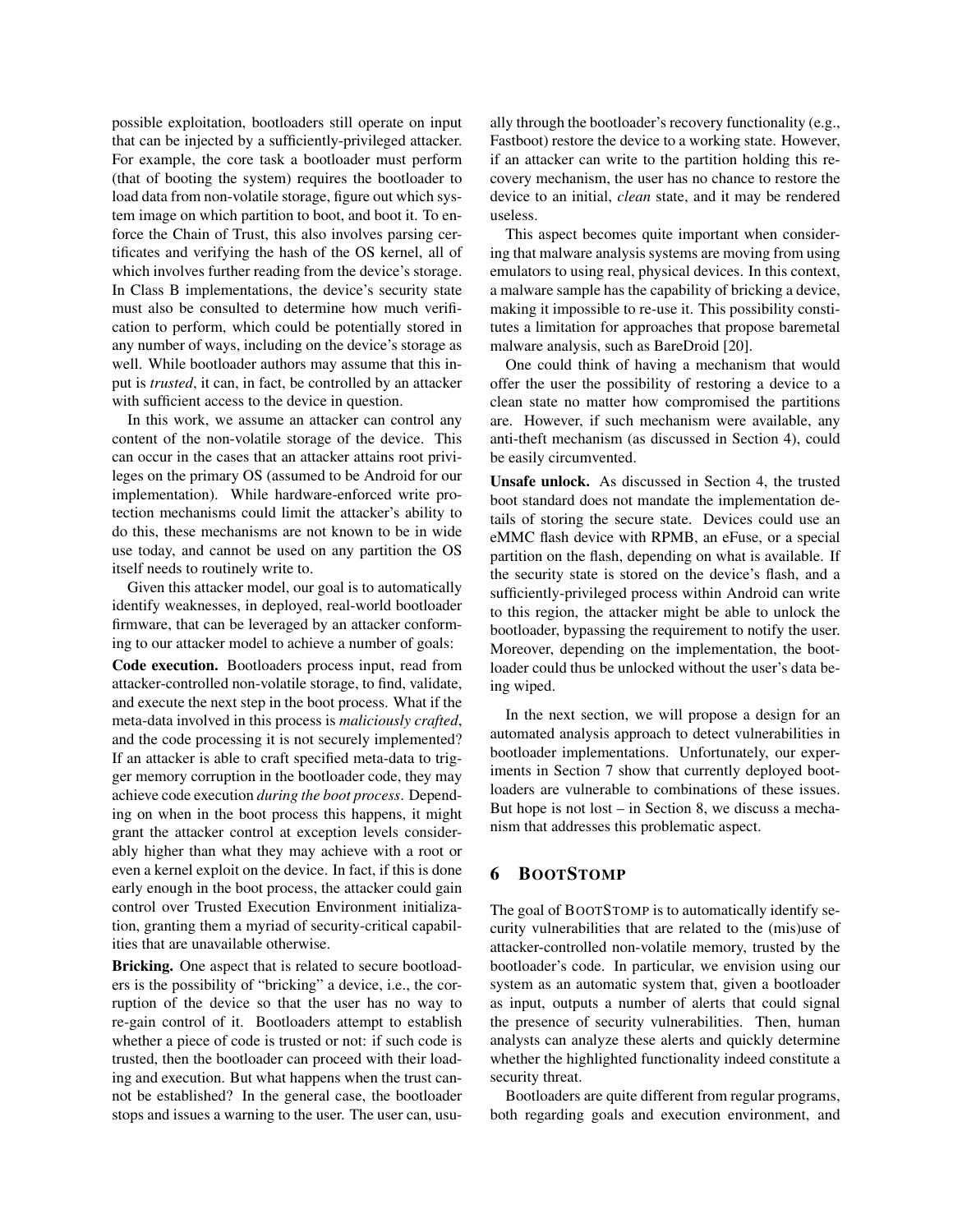they are particularly challenging to analyze with existing tools. In particular, these challenges include:

- Dynamic analysis is infeasible. Because a primary responsibility of bootloaders is to initialize hardware, any concrete execution of bootloaders would require this hardware.
- Bootloaders often lack available source code, or even debugging symbols. Thus, essential tasks, including finding the entry point of the program, become much more difficult.
- Because bootloaders run before the OS, the use of syscalls and standard libraries that depend on this OS is avoided, resulting in all common functionality, including even functions such as memcpy, being reimplemented from scratch, thus making standard signature-based function identification schemes ineffective.

To take the first step at overcoming these issues, we developed a tool, called BOOTSTOMP, combining different static analyses as well as a dynamic symbolic execution (DSE) engine, to implement a taint analysis engine. To the best of our knowledge, we are the fist to propose a traceable offline (i.e., without requiring to run on real hardware) taint analysis completely based on dynamic symbolic execution. Other works as [\[24\]](#page-16-8) [\[33\]](#page-17-1) propose completely offline taint analyses on binaries. In contrast to our work, they implement static taint analyses, and are hence not based on dynamic symbolic execution.

The main problem with these types of approaches is that, though sound, they might present a high rate of false positives, which a human analyst has to filter out by manually checking them. Note that, in the context of taint analysis, a false positive result is a path which is mistakenly considered tainted. Furthermore, producing a trace (i.e., a list of basic blocks) representing a tainted path using a static taint analysis approach is not as simple as with symbolic execution.

On the other hand, our approach based on DSE, though not sound (i.e., some tainted paths might not be detected as explained in Section [7.4\)](#page-13-0), presents the perk of returning a traceable output with a low false positives rate, meaning that the paths we detected as tainted are indeed tainted, as long as the initial taint is applied and propagated correctly. Note that there is a substantial difference between false positives when talking about taint analyses and when talking about vulnerability detection. Though our tool might return some false positives in terms of detected vulnerabilities, as seen in Section [7,](#page-10-0) false positives in tainted path detection are rare (we never found any in our experiments) as our tool is based on DSE. For a deeper discussion about the results obtained by BOOTSTOMP, please refer to Section [7.4.](#page-13-0)

With these considerations in mind, since the output of our analysis is supposed to be triaged by a human, we

<span id="page-7-0"></span>

Figure 2: BOOTSTOMP's overview.

opted for a taint analysis based on DSE.

This section discusses the goal, the design features, and the implementation details of BOOTSTOMP.

# 6.1 Design

Our system aims to find two specific types of vulnerabilities: uses of attacker-controlled storage that result in a memory-corruption vulnerability, and uses of attackercontrolled storage that result in the unlocking of the bootloader. While these two kinds of bugs are conceptually different, we are able to find both using the same underlying analysis technique.

The core of our system is a taint analysis engine, which tracks the flow of data within a program. It searches for paths within the program in which a *seed of taint* (such as the attacker-controlled storage) is able to influence a *sink of taint* (such as a sensitive memory operation). The tool raises an alert for each of these potentially vulnerable paths. The human analyst can then process these alerts and determine whether these data flows can be exploitable.

Our system proceeds in the following steps, as shown in Figure [2:](#page-7-0)

Seed Identification. The first phase of our system involves collecting the seeds of taint. We developed an automated analysis step to find all the functions within the program that read data from any non-volatile storage, which are used as the seeds when locating memory corruption vulnerabilities. However, if the seeds have semantics that cannot be automatically identified, such as the unlocking mechanism of the bootloader, BOOT-STOMP allows for the manual specification of seeds by the analyst. This feature comes particularly in handy when source code is available, as the analyst can rely on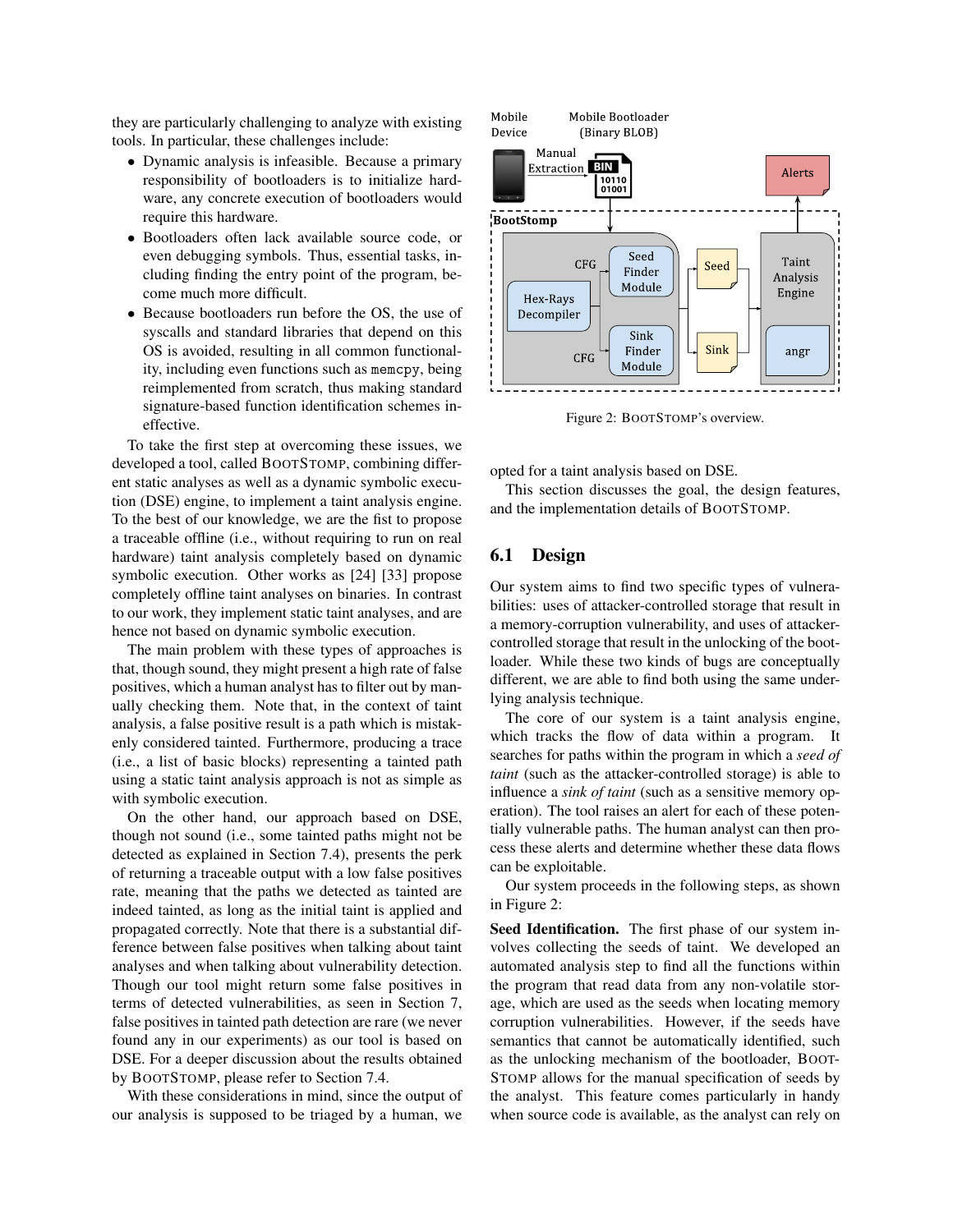it to manually provide seeds of taint.

Sink Identification. We then perform an automated analysis to locate the sinks of taint, which represent code patterns that an attacker can take advantage of, such as bulk memory operations. Moreover, writes to the device's storage are also considered sinks for locating potentially attacker-controlled unlocking mechanisms.

Taint Analysis. Once the seeds of taint have been collected, we consider those functions containing the seed of taint and, starting from their entry point, perform a multi-tag taint analysis based on under-constrained symbolic execution [\[23\]](#page-16-9) to find paths where seeds reach sinks. This creates alerts, for an analyst to review, including detailed context information, which may be helpful in determining the presence and the exploitability of the vulnerability.

In the remainder of this section, we will explore the details about each of these steps.

# <span id="page-8-1"></span>6.2 Seed Identification

```
#define SEC_X_LEN 255
2
3 void get_conf_x () {
     11...n = read_{emmc}("sec_x", a2, a3);6 if (n < SEC_X_LEN) {
7 return;
8 }
9 //...
10 }
11
12 int get_user_data () {
13 // ...
14 if (!read_emmc (b1, b2, 0)) {
15 debug ("EMMC_ERROR: no data read");
16 return -1;
17 }
18 // ...
19 }
```
Listing 1: By scanning every call site of read\_emmc, BOOTSTOMP infers that the first parameter is a string, the third can assume the value zero, and the returned type is an integer.

For finding memory corruption vulnerabilities, our system supports the automatic identification of seeds of taint. We use approaches similar to those in prior work (e.g., [\[27\]](#page-17-2)). We rely on error logging because there are many different mechanisms that may read from nonvolatile memory, or different types of memory (plain flash memory vs. eMMC), and these error log strings give us semantic clues to help finding them. Our system looks for error logging functions using keywords as *mmc*, *oeminfo*, *read*, and *fail*, and avoiding keywords like *memory* and *write*.

This approach is useful for identifying functions that somehow retrieve the content from a device's storage. However, since the signature of these functions is not known, it is challenging to identify which argument of this function stores the receiving buffer. To determine the argument to be tainted, we use an approach based on type inference.

Ideally, the taint should only be applied to the seed's argument pointing to the memory location where the read data will be stored. As distinguishing pointers from integers is an undecidable problem [\[31\]](#page-17-3), our analysis might dereference an integer in the process of applying the taint, resulting in a possible huge rate of false positive alarms. Nonetheless, during this study, we observed that, surprisingly, strings might not always be passed by reference to a function, but rather by value. During our analysis, we check every call site of the functions we retrieved using the above mentioned method and check the entity of every passed argument. If an argument is composed of only ASCII printable characters, we assume it is a string, and we consider the same argument to a be a string for every other call to the same function. When looking for the memory locations to apply the taint, we consider this information to filter out these arguments. We also do not taint arguments whose passed values are zeroes, as they might represent the NULL value.

As an example, consider Listing [1.](#page-8-0) First, BOOT-STOMP retrieves the function *read emmc* as a possible seed function, by analyzing the error log at line 18. Then, it scans every call site of *read emmc* and infers that the returned value is an integer (as it is compared against an integer variable), the first parameter is a string and the third parameter can assume the value zero. As *read emmc* is a candidate seed function, it has to store the content read from a non-volatile storage in a valid buffer, pointed by a non-null pointer. Therefore, BOOT-STOMP applies the taint only to the second parameter of *read emmc* (*a*2 and *b*2). Note that, as the receiving buffer could be returned by a seed function, if the type of the returned value cannot be inferred, the variable it is assigned to is tainted as well. Note that, when a tainted pointer is dereferenced, we taint the entire memory page it points to.

In the case of locating unlocking-related vulnerabilities, there is no bootloader-independent way of locating the unlocking function, since the implementation details significantly vary. Therefore, BOOTSTOMP also supports supplying the seeds manually: an analyst can thus perform reverse-engineering to locate which function implements the "unlock" functionality and manually indicate these to our analysis system. While this is not a straightforward process, there is a specific pattern a human analyst can rely on: Fastboot's main command handler often includes a basic command line parser that determines which functionality to execute, and the strings involved are often already enough to quickly pin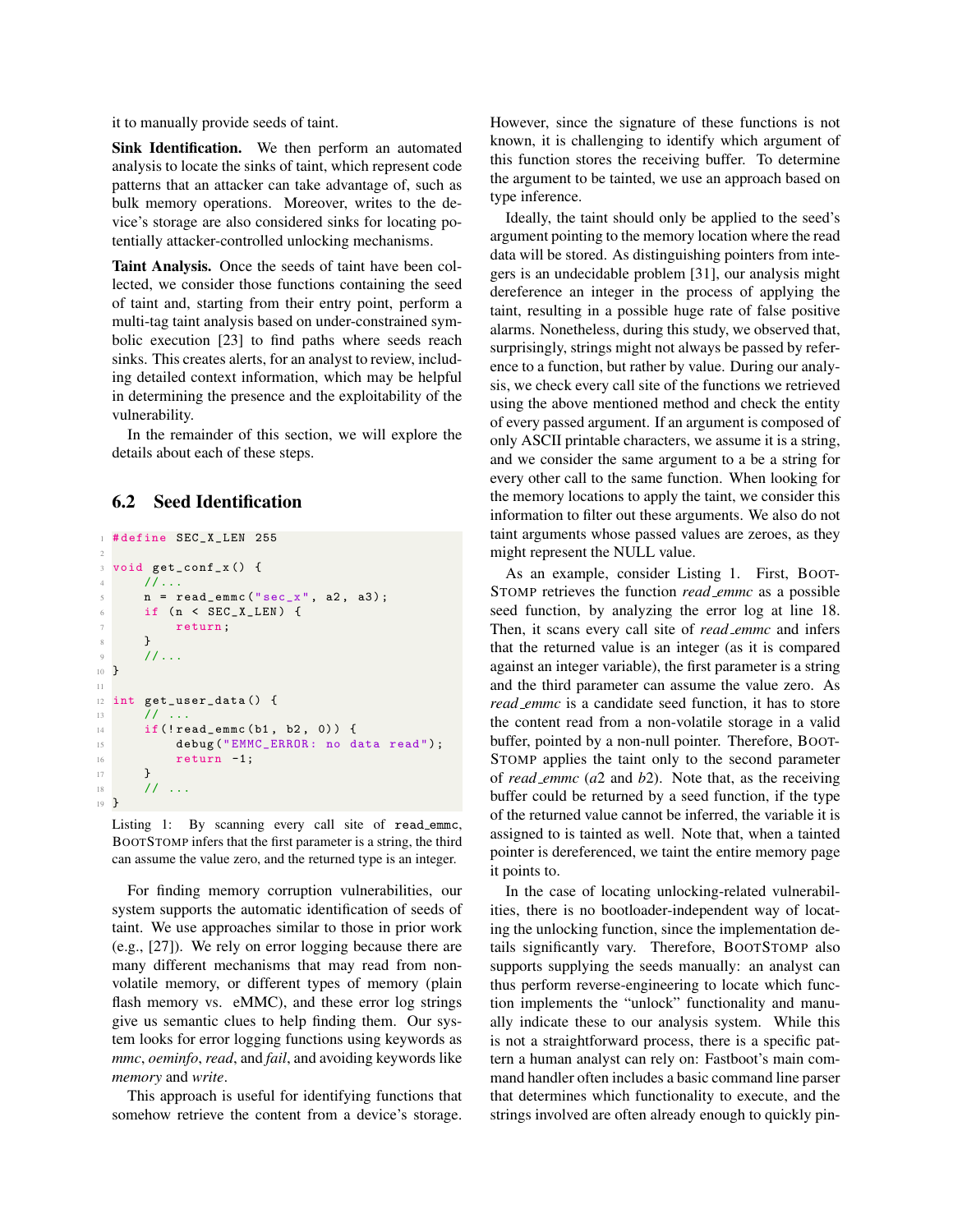point which function actually implements the "unlock" functionality.

# 6.3 Sink Identification

Our automatic sink identification strategy is designed to locate four different types of sinks:

memcpy-like functions. BOOTSTOMP locates memcpylike functions (e.g., memcpy, strcpy) by looking for semantics that involve moving memory, unchanged, from a source to a destination. As mentioned above, there are no debugging symbols, and standard function signaturebased approaches would not be effective. For this reason, we rely on a heuristic that considers the basic blocks contained within each function to locate the desired behavior. In particular, a function is considered memcpy-like if it contains a basic block that meets the following conditions: 1) Loads data from memory; 2) stores this same data into memory; 3) increments a value by one unit (one word, one byte, etc). Moreover, since it is common for bootloaders to rely on wrapper functions, we also flag functions that directly invoke one (and only one) function that contains a block satisfying the above conditions.

We note that there may be several other functions that, although satisfy these conditions as well, do not implement a memcpy-like behavior. Thus, we rely on an additional observation that memcpy and strcpy are among the most-referenced functions in a bootloader, since much of their functionality involves the manipulation of chunks of memory. We therefore sort the list of all functions in the program by their reference count, and consider the first 50 as possible candidates. We note that, empirically, we found that memcpy functions often fall within the top five most-referenced functions.

Attacker-controlled dereferences. BOOTSTOMP considers memory dereferences controlled by the attacker as sinks. In fact, if attacker-controlled data reaches a dereference, this is highly indicative of an attacker-controlled arbitrary memory operation.

Attacker-controlled loops. We consider as a sink any expression used in the guard of a loop. Naturally, any attacker able to control the number of iterations of a loop, could be able to mount a denial-of-service attack.

Writes to the device's storage. When considering unlocking vulnerabilities, we only use as sinks any write operation to the device's storage. This encodes the notion that an unlocking mechanism that stores its security state on the device's storage may be controllable by an attacker. To identify such sinks, we adopt the same keyword-based approach that we employed to identify the seeds of taint (i.e., by using relevant keywords in error logging messages).

seed\_func(ty);  $x = \frac{t}{5}$ ;

# **Symbolic expressions**

ty = TAINT\_ty  $x =$  deref(TAINT\_ty\_loc\_5)

Figure 3: Taint propagation example.

# 6.4 Taint Tracking

While we cannot execute the bootloaders concretely, as we discussed above, we can execute them symbolically. Our interest is in the path the data takes in moving from a seed to a sink, and path-based symbolic execution lets us reason about this, while implicitly handling taintpropagation. Given a bootloader, along with the seeds and sinks identified in the previous stages, the analysis proceeds as follows:

- Locate a set of *entry points*, defined as any function that directly calls one of the identified seeds.
- Begin symbolic execution at the beginning of each entry point. Note that, before starting to symbolically execute an entry point, BOOTSTOMP tries to infer, looking for known header as ELF, where the global data is located. If it does find it, it unconstrains each and every byte in it, so to break any assumptions about the memory content before starting to analyze the entry point.
- When a path encounters a function, either step over it, or step into it, considering the code traversal rules below.
- When a path reaches a seed, the appropriate taint is applied, per the taint policy described below.
- Taint is propagated implicitly, due to the nature of symbolic execution. This includes the return values of functions handling tainted data.
- If a path reaches a sink affected by tainted data, an alert is raised.

Code traversal. To avoid state explosion, we constrain the functions that a path will traverse, using an *adaptive inter-function level*. Normally, the inter-function level specifies how many functions deep a path would traverse. However, the handling of tainted data in our analysis means that we implicitly care more about those functions which consume tainted data. Therefore, we only step into functions that consume tainted data, up to the inter-function level. For our experiments, we fixed the inter-function level at 1. More in detail, our analysis traverses the code according to the following rules:

### <span id="page-9-0"></span>**Code Memory**

ty

**Tainted** Page

x|::::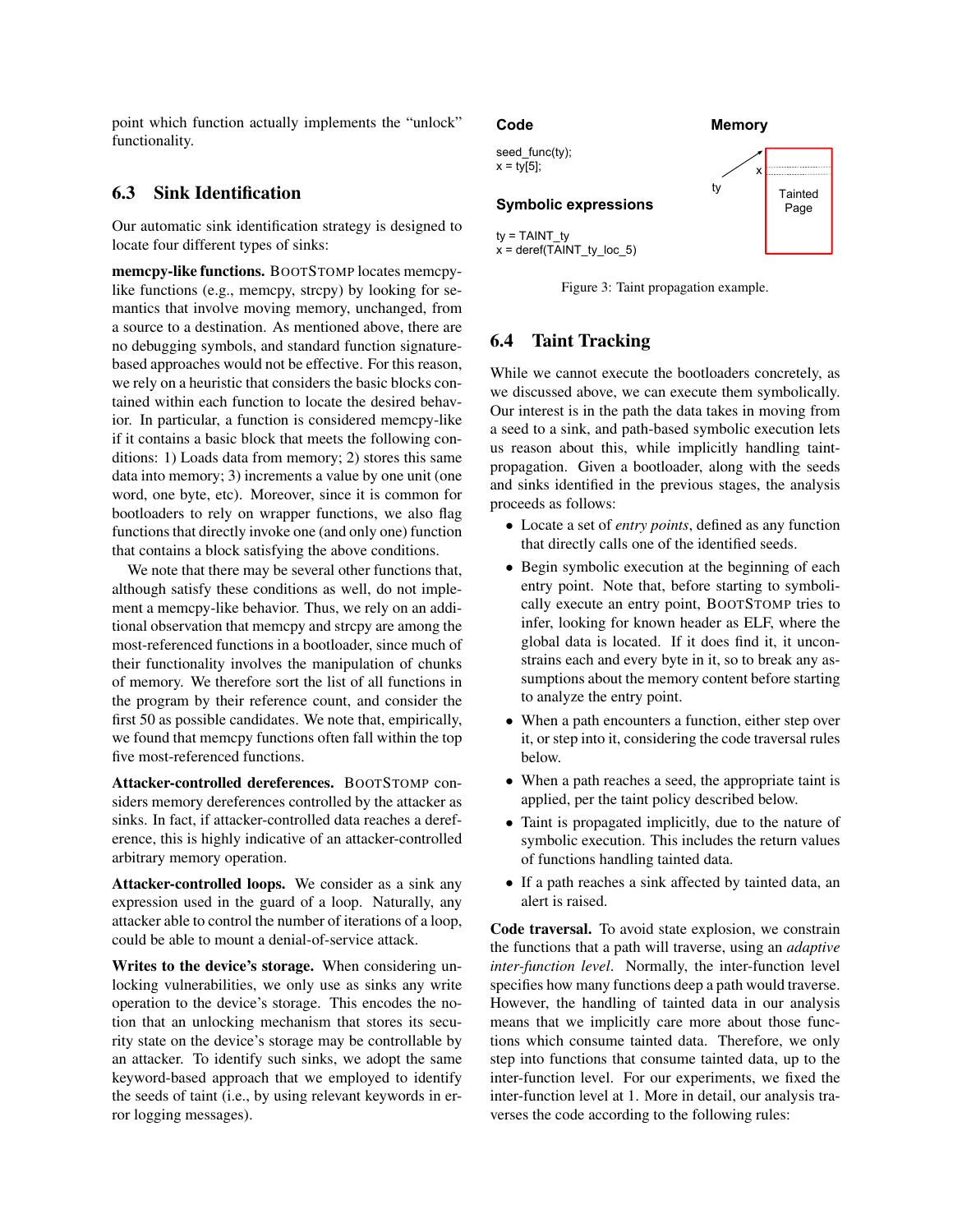- When no data is tainted, functions are not followed, such as at the beginning of an entry point, before the seed has been reached. Particularly, this path selection criteria allows us to have a fast yet accurate taint analysis, at the expense of possible false negative results, as some tainted paths might not be discovered due to some missed data aliases.
- Functions are not followed if their arguments are not tainted.
- Analysis terminates when all the possible paths between the entry point and its end are analyzed, or a timeout is triggered. Note that we set a timeout of ten minutes for each entry point. As we will show in Section [7.2](#page-11-0) our results indicate that this is a very reasonable time limit.
- Unless any of the above conditions are met, we follow functions with an inter-function level of 1. In other words, the analysis will explore at least one function away from the entry point.
- We explore the body of a loop (unroll the loop) exactly once, and then assume the path exits the loop.

(Under-Constrained) Symbolic Execution. Our approach requires, by design, to start the analysis from arbitrary functions, and not necessarily from the bootloader's entrypoint, which we may not even be able to determine. This implies that the initial state may contain fewer constraints than it should have at that particular code point. For this reason, we use under-constrained symbolic execution, first proposed by Ramos et al. [\[23\]](#page-16-9), which has been proven to reach good precision in this context.

Multi-tag taint analysis. To reach a greater precision, our system implements a multi-tag tainting approach [\[18\]](#page-16-10). This means that, instead of having one concept of taint, each taint seed generates tainted data that can be uniquely traced to where it was generated from. Furthermore, we create unique taint tags for each invocation of a seed in the program. This means, for example, that if a taint seed is repeatedly called, it will produce many different taint tags. This improves precision when reasoning about taint flow.

Taint propagation and taint removal. Taint is implicitly propagated using symbolic execution, as no constraint is ever dropped. This means that if a variable *x* depends on a tainted variable *ty*, the latter will appear in the symbolic expression of the former. As an example consider Figure [3.](#page-9-0) Suppose that a location of an array pointed by *ty* is dereferenced and assigned to *x*, such as  $x = tv[5]$ . Assuming now that *ty* is tainted because pointing to data read from an untrusted storage, the memory page it points to will be tainted, meaning that every memory location within that page will contain a symbolic variable in the form *TAINT ty loc i*. After the instruction  $x = ty[5]$ , the symbolic variable *x* will be in the form *dere f*(*TAINT ty loc* 5).

On the other hand, taint is removed in two cases. Implicitly when a non-tainted variable or value is written in a tainted memory location, or when a tainted variable is constrained within non tainted values. As an example and by referring to the above tainted variable *x*, if a check such as  $if(x < N)$ , where N is non-tainted value, is present, *x* would get untainted.

Concretization strategy. When dealing with memory writes in symbolic locations, target address needs to be concretized. Unlike existing work [\[5\]](#page-16-11), our analysis opts to concretize values with a bias toward smaller values in the possible range (instead of being biased toward higher values). This means that, when a symbolic variable could be concretized to more than one value, lower values are preferred. In previous work, higher values were chosen to help find cases where memory accesses off the end of an allocated memory region would result in vulnerabilities. However, these values may not satisfy conditional statements in the program that expect the value to be "reasonable," (such as in the case of values used to index items in a vector) and concretizing to lower values allows paths to proceed deeper into the program. In other words, we opt for this strategy to maximize the number of paths explored. Also, when BOOTSTOMP has to concretize some expressions, it tries to concretize different unconstrained variables to different (low) values. This strategy aims to keep the false positive rate as low as possible. For a deeper discussion about how false negatives and positive might arise, please refer to Section [7.4.](#page-13-0)

Finally, our analysis heavily relies on angr [\[28\]](#page-17-4) (taint engine) and IDA Pro [\[11\]](#page-16-12) (sink and seed finding).

# <span id="page-10-0"></span>7 Evaluation

This section discusses the evaluation of BOOTSTOMP on bootloaders from commercial mobile devices. In particular, for each of them, we run the analysis tool to locate the two classes of vulnerabilities discussed in Section [6.](#page-6-0) As a first experiment, we use the tool to automatically discover potential paths from attacker-controllable data (i.e., the flash memory) to points in the code that could cause memory corruption vulnerabilities. As a second experiment, we use the tool to discover potential vulnerabilities in how the lock/unlock mechanism is implemented. We ran all of our experiments on a 12-Core Intel machine with 126GB RAM and running Ubuntu Linux 16.04.

We first discuss the dataset of bootloaders we used, an analysis of the results, and an in-depth discussion of several use cases.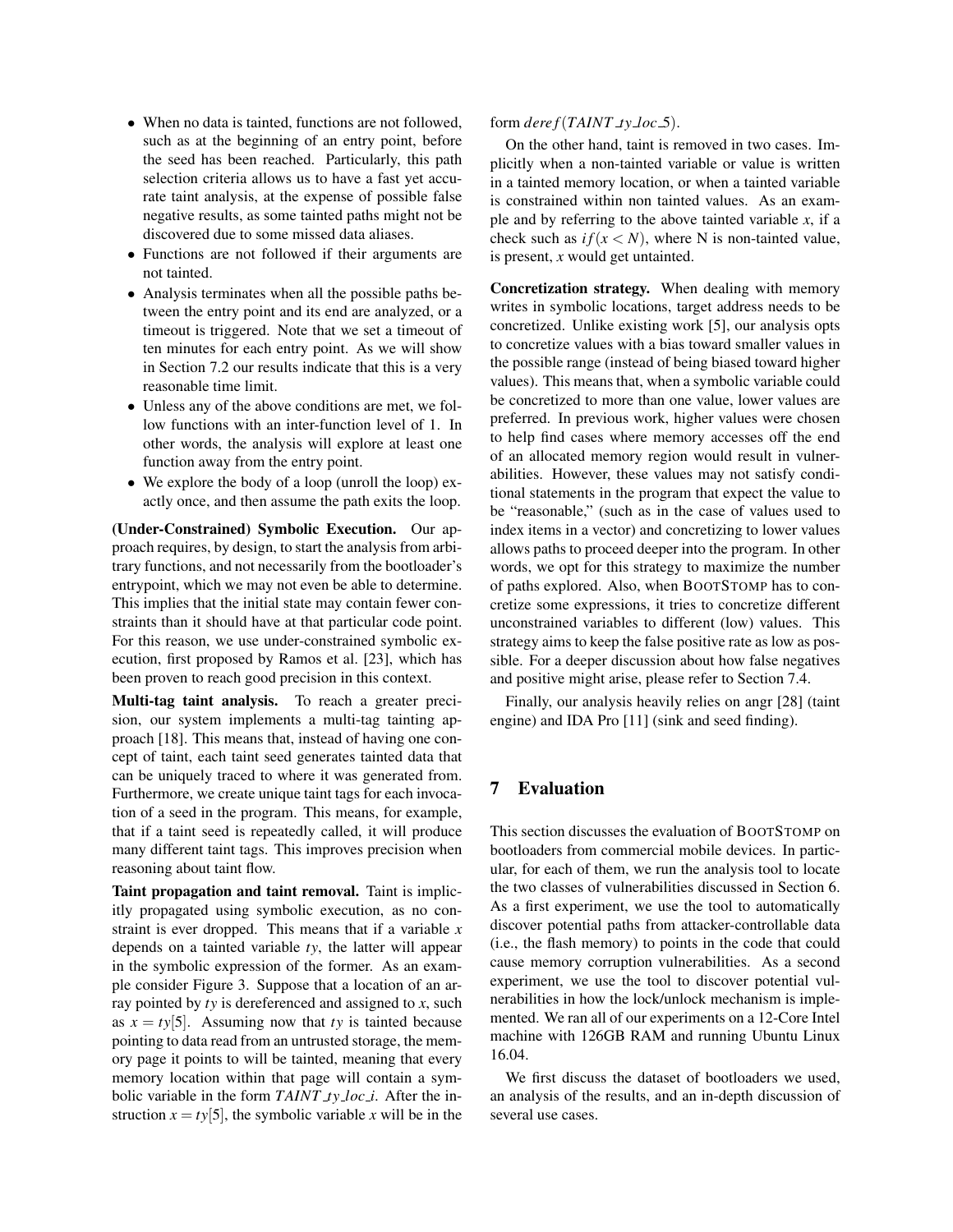# 7.1 Dataset

For this work, we considered five different bootloaders. These devices represent three different chipset families: Huawei P8 ALE-L23 (Huawei / HiSilicon chipset), Sony Xperia XA (MediaTek chipset), and Nexus 9 (NVIDIA Tegra chipset). We also considered two versions of the LK-based bootloader, developed by Qualcomm. In particular, we considered an old version of the Qualcomm's LK bootloader (which is known to contain a security vulnerability, CVE-2014-9798 [\[19\]](#page-16-13)) and its latest available version (according to the official git repository [\[22\]](#page-16-14)).

# <span id="page-11-0"></span>7.2 Finding Memory Corruption

We used BOOTSTOMP to analyze the five bootloaders in our dataset to discover memory corruption vulnerabilities. These vulnerabilities could result in arbitrary code execution or denial-of-service attacks. Table [2](#page-12-0) summarizes our findings. In particular, the table shows the number of seeds, sinks, and entry points identified in each bootloader. The table also shows the number of alerts raised for each bootloader. Out of a total of 36, for 12 of them, the tool identified a potential path from a source to memcpy-like sink, leading to the potential of a buffer overflow. The tool raised 5 alerts about the possibility of a tainted variable being dereferenced, which could in turn constitute a memory corruption bug. Finally, for 19, the tool identified that tainted data could reach the conditional for a loop, potentially leading to denial-of-service attacks. We then manually investigated all the alerts to determine whether the tool uncovered security vulnerabilities. Our manual investigation revealed a total of seven security vulnerabilities, *six* of which previously-unknown (five are already confirmed by the respective vendors), while the remaining one being the previously-known CVE-2014-9798 affecting an old version of Qualcomm's LK-based bootloader. Note that, as BOOTSTOMP provides the set of basic blocks composing the tainted trace together with the involved seed of taint and sink, manual inspection becomes easy and fast even for not-so-experienced analysts. We also note that, due to bugs in angr related to the analysis of ARM's THUMBmode instructions, the MediaTek bootloader was unable to be processed correctly.

These results illustrate some interesting points about the scalability and feasibility of BOOTSTOMP. First, we note that each entry point's run elapsed on average less than five minutes (Duration per EP column), discovering a total of seven bugs. We ran the same set of experiments using a time limit of 40 minutes. Nonetheless, we noticed that no additional alerts were generated. These two results led us to believe that a timeout of ten minutes (i.e., twice as the average analysis run) was reasonable. Second, we noted a peak in the memory consumption while testing our tool against LK bootloaders. After investigating, we found out that LK was the only bootloader in the dataset having a well known header (ELF), which allowed us to unconstrain all the bytes belonging to the .*data* and .*bss* segments, as stated in Section [6.](#page-6-0) Third, we note that the overall number of alerts raised is very low, in the range that a human analyst, even operating without debugging symbols or other useful reverse-engineering information, could reasonably analyze them. Finally, as we show in the table, more than one alert triggered due to the same underlying vulnerability; the occurrence of multiple alerts for the same functionality was a strong indicator to the analyst of a problem. This can occur when more than one seed fall within the same path generating a unique bug, for instance, when more than one tainted argument is present in a memcpy-like function call.

With this in mind, and by looking at the table, one can see that around 38.3% of the tainted paths represent indeed real vulnerabilities. Note also that in the context of tainted paths, none of the reported alerts were false positives (i.e., not tainted paths), though false positives are theoretically possible, as explained in Section [7.4.](#page-13-0)

Our tool uncovered five new vulnerabilities in the Huawei Android bootloader. First, an arbitrary memory write or denial of service can occur when parsing Linux Kernel's device tree (DTB) stored in the boot partition. Second, a heap buffer overflow can occur when reading the root-writable oem info partition, due to not checking the num records field. Additionally, a user with root privileges can write to the nve and oem info partitions, from which both configuration data and memory access permissions governing the phone's peripherals (e.g., modem) are read. The remaining two vulnerabilities will be described in detail below.

Unfortunately, due to the architecture of the Huawei bootloader, as detailed in Section [3.1,](#page-4-1) the impact of these vulnerabilities on the security of the entire device is quite severe. Because this bootloader runs at EL3, and is responsible for the initialization of virtually all device components, including the modem's baseband firmware and Trusted OS, this vulnerability would not only allow one to break the chain of trust, but it would also constitute a means to establish persistence within the device that is not easily detectable by the user, or available to any other kind of attack. Huawei confirmed these vulnerabilities.

BOOTSTOMP also discovered a vulnerability in NVIDIA's hboot. hboot operates at EL1, meaning that it has equivalent privilege on the hardware as the Linux kernel, although it exists earlier in the Chain of Trust, and therefore its compromise can lead to an attacker gaining persistence. We have reported the vulnerability to NVIDIA, and we are working with them on a fix.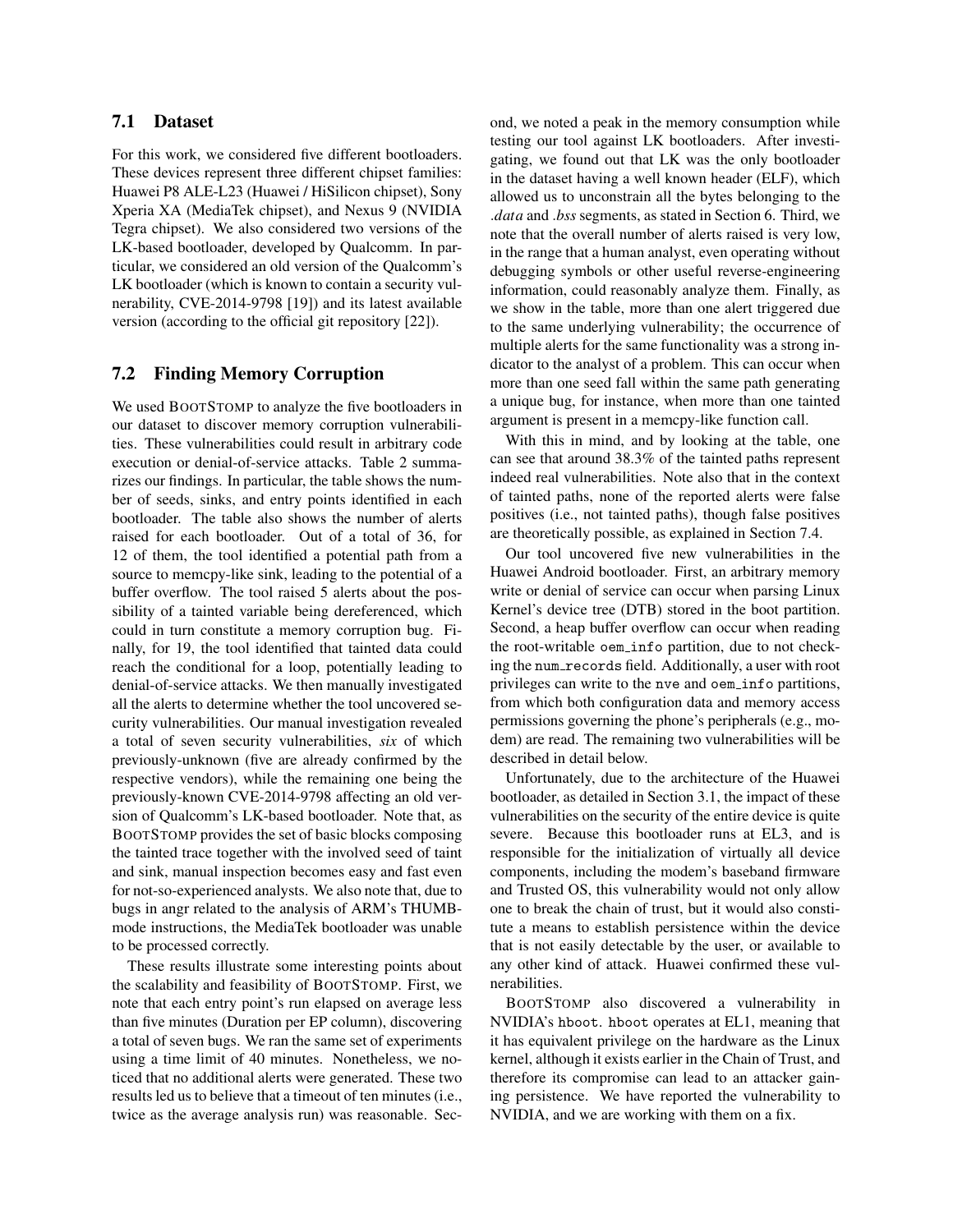<span id="page-12-0"></span>

|                   | Seeds   Sinks<br>Bootloader |  | Entry  | <b>Total Alerts</b> |       |        | <b>Bug-Related Alerts</b> |          |                          | <b>Bugs</b> | Timeout | Total    | Duration | Memory |
|-------------------|-----------------------------|--|--------|---------------------|-------|--------|---------------------------|----------|--------------------------|-------------|---------|----------|----------|--------|
|                   |                             |  | Points | loop                | deref | memcpy | loops                     | $d$ eref | memcpy                   |             |         | Duration | per EP   |        |
| Qualcomm (Latest) |                             |  |        |                     |       |        |                           |          |                          | 0           |         | 12:49    | 04:16    | 512    |
| Qualcomm (Old)    |                             |  |        |                     |       |        |                           | $\Omega$ |                          |             |         | 10:14    | 02:03    | 478    |
| <b>NVIDIA</b>     | 6                           |  | 12     |                     |       |        |                           |          |                          |             |         | 24:39    | 02:03    | 248    |
| HiSilicon         | 20                          |  | 27     |                     |       |        | o                         |          |                          |             |         | 21:28    | 00:48    | 275    |
| MediaTek          |                             |  |        |                     |       |        | -                         | -        | $\overline{\phantom{a}}$ |             | ۰.      | 00:08    | 00:04    | 272    |
| Total             | 33                          |  | 49     | 19                  |       | 12     |                           |          |                          |             |         | 69:18    | 09:14    | 1785   |

Table 2: Alerts raised and bugs found by BOOTSTOMP's taint analysis. Time is reported in MM:SS format, memory in MB.

Finally, we rediscovered a previous vulnerability reported against Qualcomm's aboot, CVE-2014-9798. These vulnerabilities allowed an attacker to perform denial-of-service attack. However, this vulnerability has been patched, and our analysis of the current version of aboot did not yield any alerts.

Case study: Huawei memory corruption vulnerability. BOOTSTOMP raised multiple alerts concerning a function, whose original name we believe to be read oem(). In particular, the tool highlighted how this function reads content from the flash and writes the content to a buffer. A manual investigation revealed how this function is vulnerable to memory corruption. In particular, the function reads a monolithic record-based datastructure stored in a partition on the device storage known as oem info. This partition contains a number of *records*, each of which can span across multiple *blocks*. Each block is 0x4000 bytes, of which the first 512 bytes constitute a header. This header contains, among others, the four following fields: record\_id, which indicates the type of record; record len, which indicates the total length of the record; record\_num, which indicates the number of blocks that constitute this record; record index, which is a 1-based index.

The vulnerability lies in the following: the function will first scan the partition for blocks with a matching record id. Now, consider a block whose record num is 2 and whose record index is 1. The fact that record num is 2 indicates that this record spans across two different blocks. At this point, the read oem function assumes that the length of the current block is the maximum, i.e., 0x4000, and it will thus copy all these bytes into the destination array, *completely ignoring the* len *value passed as argument*. Thus, since the oem\_info partition can be controlled by an attacker, an attacker can create a specially crafted record so that a buffer overflow is triggered. Unfortunately, this bootloader uses this partition to store essential information that is accessed at the very beginning of every boot, such as the bootloader's logo. Thus, an attacker would be able to fully compromise the bootloader, fastboot, and the chain of trust. As a result, it would thus be possible for an attacker to install a persistent rootkit.

Case study: Huawei arbitrary memory write. The second case study we present is related to an arbitrary memory write vulnerability that our tool identified in Huawei's bootloader. In particular, the tool raised a warning related to the read from partition function. Specifically, the tool pinpointed the following function invocation read\_from\_partition("boot", hdr->kernel addr), and, more precisely, the tool highlighted that the structure hdr can be attackercontrollable. Manual investigation revealed that not only hdr (and its field, including kernel addr) are fully controllable by an attacker, but that the function actually reads the content from a partition specified as input ("boot", in this case), and it copies its content to the address specified by hdr->kernel addr. Since this destination address is attacker-controllable, an attacker could rely on this function to write arbitrary memory (by modifying the content of the "boot" partition) to an arbitrary address, which the attacker can point to the bootloader itself. We note that this vulnerability is only exploitable when the bootloader is unlocked, but, nonetheless, it is a vulnerability that allows an attacker to run arbitrary code as the bootloader itself (and not just as part of non-secure OS). Moreover, the next section provides evidence that, at least for this specific case, it is easy for an attacker to unlock the bootloader.

### 7.3 Analyzing (In)Secure State Storage

As a second use case for our tool, we use it to analyze the same five bootloaders we previously consider to determine how their security state (i.e., their lock/unlock state) is stored. In particular, as we discussed in Section [4,](#page-5-1) if the bootloader merely stores the security state on one of the flash partitions, then an attacker may be able to change the content of this partition, unlock the phone without the user's consent, and thus violate one of Google's core Verified Boot principles.

To run this experiment, we begin with the manuallyidentified unlocking functionality, as described in Section [6.2,](#page-8-1) and locate paths that reach automaticallyidentified writes to the device's storage. This means that each bootloader has one entry point. Table [3](#page-13-1) shows the overall results of this experiment, including the number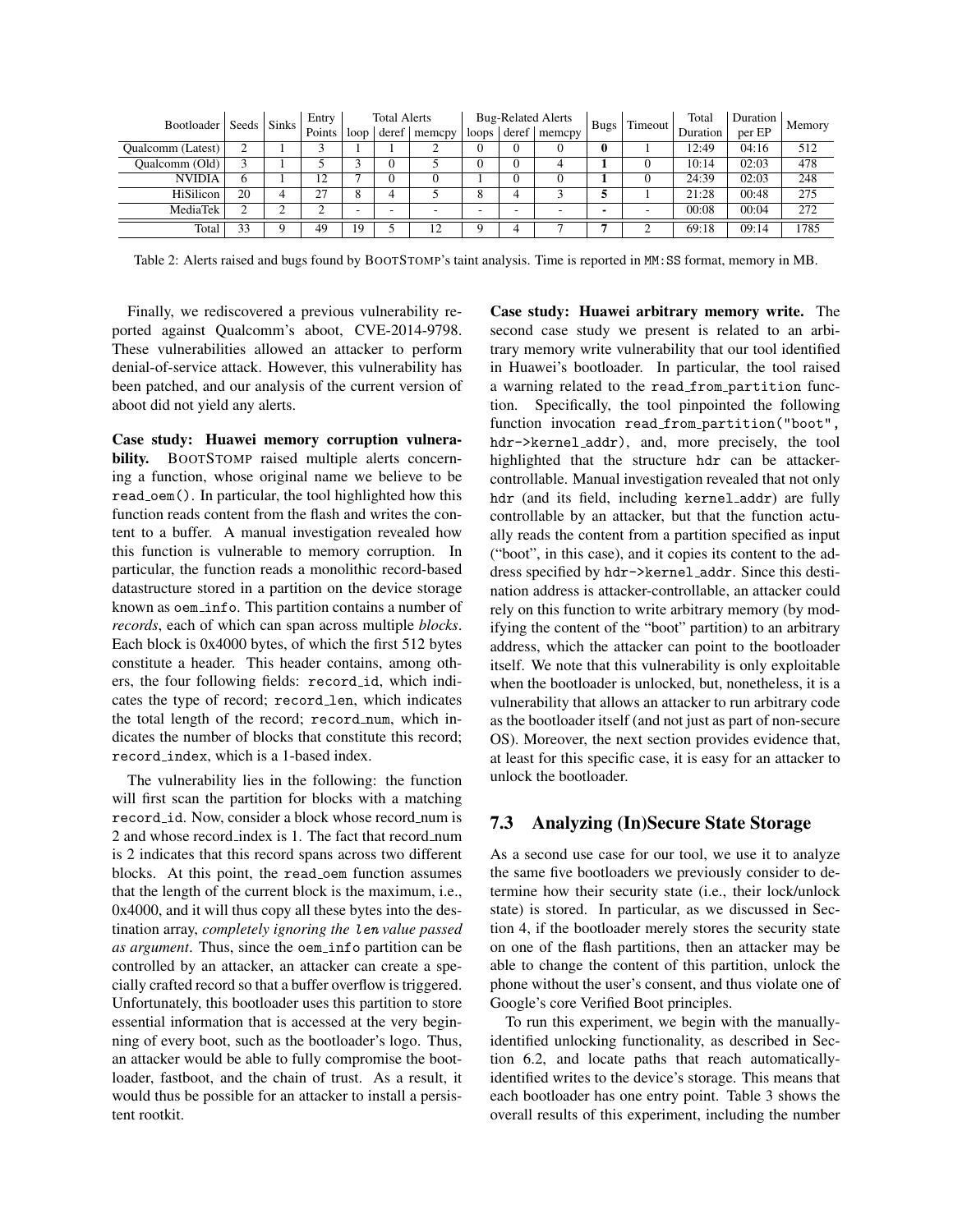<span id="page-13-1"></span>

| Bootloader   Sinks       |    | Potentially<br>vulnerable? | Timeout   Duration | Remarks                         |
|--------------------------|----|----------------------------|--------------------|---------------------------------|
| <b>Oualcomm</b> (Latest) | h  |                            | 01:00              | Detected write on flash and mmc |
| Qualcomm (Old)           | 4  |                            | 00:40              | Detected write on flash and mmc |
| <b>NVIDIA</b>            |    |                            | 02:21              | Memory mapped IO                |
| HiSilicon                | 17 |                            | 10:00              | Write oeminfo                   |
| MediaTek                 |    |                            | 10:00              | Memory mapped IO                |

Table 3: Alerts raised by BOOTSTOMP on potentially vulnerable write operation inside unlock routines. Time is reported in MM:SS format.

of possible write operations to the device's storage that occurred within the unlocking functionality. Our system was easily able to locate paths in Qualcomm's bootloader (both the old and the newest version) and Huawei's bootloader where the security state was written to the device's non-volatile storage. Upon manual investigation, we discovered that Qualcomm's simply stores the bit '1' or '0' for whether the device is locked. Huawei's stores a static hash, but can still be recovered and replayed (see case study at the end of this section). In both cases, writing the needed value to the flash will unlock the bootloader, potentially bypassing the mandatory factory reset, if additional steps are not taken to enforce it, such as those mentioned in Section [8.](#page-14-0) Our tool did not identify any path to non-volatile storage for the NVIDIA's or MediaTek's bootloaders. Upon manual investigation, we discovered that these two bootloaders both make use of memory-mapped I/O to write the value, which could map to anything from the flash to special tamper-resistant hardware. Thus, we cannot exclude the presence of vulnerabilities.

Case Study: Huawei bootloader unlock. Our tool identified a path from a function, which we believe to be called oem\_unlock, to a "write" sink. Upon manual investigation, we were able to determine the presence of a vulnerability in the implementation of this functionality, as shown in Figure [4.](#page-13-2) In a normal scenario, the user needs to provide to the bootloader a device-specific unlock code. Such code can be obtained by a user through Huawei's website, by providing the hardware identifiers of the device. The problem lies in the fact that the "correct" MD5 of the unlock code, <target value>, is stored in a partition of the device's storage. Thus, even if it not possible to determine the correct unlock code starting from its hash, an attacker could just *reuse* the *correct* MD5, compute the expected unlock state, and store it to the oem info partition, thus entirely bypassing the user's involvement.

# <span id="page-13-0"></span>7.4 Discussion

As stated in Section [6,](#page-6-0) and as demonstrated by the results in this section, our tool might present some false negatives as well as false positives. In this section we

<span id="page-13-2"></span>1 x = md5sum ( unlock\_code ) ; 2 if (x == ''< target\_value >'') { 3 unlock\_state = custom\_hash (x ); 4 write ( oem\_info , unlock\_state ) ; 5 }

Figure 4: Implementation of the (vulnerable) unlock functionality in Huawei's bootloader.

consider the results achieved by our taint analysis engine, and we discuss how false positive and false negatives might arise.

As symbolic execution suffers from the path explosion problem, generally speaking, not all the possible paths between two program points can be explored in a finite amount of time. This might cause some tainted paths to be missed, causing some vulnerabilities to be missed. False negatives might be present also because BOOT-STOMP does not follow function calls when no taint is applied. This approach is very useful, since it makes our tool faster as less code has to be analyzed, but it might miss some correlation between pointers. In fact, if a future tainted variable is aliased, within a skipped function to a variable whose scope falls within the current function, and this variable later happens to reach a sink, it will not be reported.

Furthermore, since BOOTSTOMP relies on a maximum fixed inter-function level, it might not follow all the function calls it encounters, possibly resulting in some tainted variables not to be untainted as well as some pointer aliases not being tainted. This problem might create both false positives and false negatives.

Additionally, false positives could possibly arise from the fact that not all the reported tainted paths lead to actual vulnerabilities. In fact, when the initial taint is applied, our tool tries to understand which parameter represents the variable(s) that will point to the read data, as explained in Section [6.](#page-6-0) If the taint is not applied correctly, this will result in false positive results. Note however, that our tool would taint every parameter that our type inference heuristic does not exclude. Therefore, false negatives are not possible in this case.

Our concretization strategy could possibly introduce both false positives and false negatives. Given two unconstrained pointers, intuitively it is unlikely that they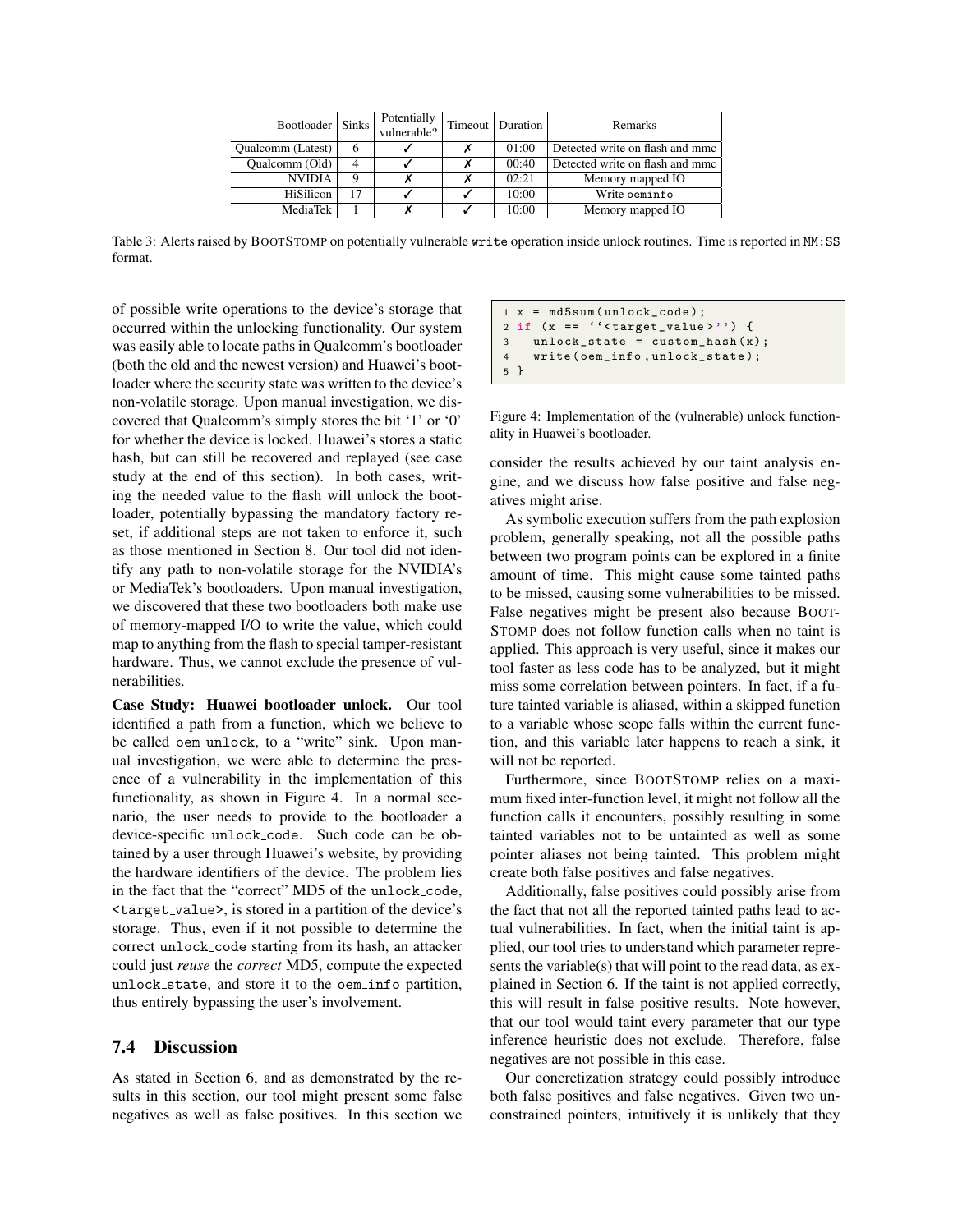will point to the same memory location. Therefore, the most natural choice is to concretize them (if necessary) to two different values. Assuming that these two pointers are indeed aliases, if one of them is tainted and the other reaches a sink, no alarm will be raised causing then a false negative. On the other hand if both of them are tainted, but the former becomes untainted and the latter reaches a sink, an alarm would be raised causing then a false positive. According to our observations these cases are very rare though, as we never encountered two unconstrained pointers that happened to be aliases.

Finally, it is worth noting that while we found some tainted paths that were not leading to actual vulnerabilities, our tool never detected a tainted path which was supposed to be untainted.

# <span id="page-14-0"></span>8 Mitigations

In this section, we will explore ways of mitigating the vulnerabilities discovered in the previous section. With the increasing complexity of today's devices, it may be difficult to completely ensure the correctness of bootloaders, but taking some simple steps can dramatically decrease the attack surface.

As we have discussed throughout the previous sections, the goal of Trusted Boot and Verified Boot is to prevent malicious software from persistently compromising the integrity of the operating system and firmware. The attacks we discovered all rely on the attacker's ability to write to a partition on the non-volatile memory, which the bootloader must also read. We can use hardware features present in most modern devices to remove this ability.

Binding the Security State. Google's implementations of Verified Boot bind the security state of the device (including the lock/unlock bit) to the generation of keys used to encrypt and decrypt user data, as described in Section [2.3.](#page-2-0) While not specifically requiring any particular storage of the security state, this does ensure that if the security state is changed, the user's data is not usable by the attacker, and the system will not boot without first performing a factory reset. This, along with the cryptographic verification mandated by Verified Boot, achieves the goals Google sets, but does not completely shield the bootloader from arbitrary attacker-controlled input while verifying partitions or checking the security state.

Protect all partitions the bootloader accesses. Most modern mobile devices utilize non-volatile storage meeting the eMMC specification. This specifies the set of commands the OS uses to read and write data, manage partitions, and also includes hardware-enforced security features. Since version 4.4, released in 2009 (a non-public standard, summarized in [\[17\]](#page-16-15)), eMMC has supported *Power-on Write-Lock*, which allows individual partitions to be selectively write-protected, and can only be disabled when the device is rebooted. The standard goes as far as to specify that this must also be coupled with binding the reset pin for the eMMC device to the main CPU's reset pin, so that intrusive hardware attacks cannot be performed on the eMMC storage alone.

While we are not able to verify directly whether any handsets on the market today makes use of this feature, we note that none of the devices whose bootloaders we examined currently protect the partitions involved in our attacks in this manner. Furthermore, we note that many devices today make use of other features from the same standard, including Replay-protected Memory Blocks (RPMB) [\[17\]](#page-16-15) to provide a secure storage accessible from Secure-World code.

eMMC Power-on Write-protect can be used to prevent any partition the bootloader must read from being in control of an attacker with root privileges. Before executing the kernel contained in the boot partition, the final stage bootloader should enable write protection for every partition which the bootloader must use to boot the device. In Android, the system and boot partitions contain entirely read-only data (excluding during OS updates), which the bootloader must read for verification, and therefore can be trivially protected in this way. To close any loopholes regarding unlocking the bootloader, the partition holding device's security state should also be write-protected. The misc partition used by Qualcomm devices, for example is also used to store data written by the OS, so the creation of an additional partition to hold the security state can alleviate this problem.

This does not impede any functionality of the device, or to our knowledge, cause any impact to the user whatsoever. Of course, this cannot be used to protect partitions the OS must write to. While the OS does need to write to system and boot to perform routine software updates, this too can be handled, with only small changes. If an update is available, the bootloader should simply not enable write-protection when booting, and perform the update. This increases only marginally the attack surface, adding only the update-handling code in the bootloader.

It should be noted that this method cannot protect the status of the "Allow OEM Unlock" option in the Android Settings menu, which by its very design must be writable by the OS. This means that a privileged process can change this setting, but unlocking the bootloader still requires physical control of the device as well.

Alternative: Security State in RPMB. eMMC Poweron Write Lock can be used to protect any partition which is not written to by the OS. If, for whatever reason, this is not possible, this could also be stored in the Replayprotected Memory Block (RPMB) portion of the eMMC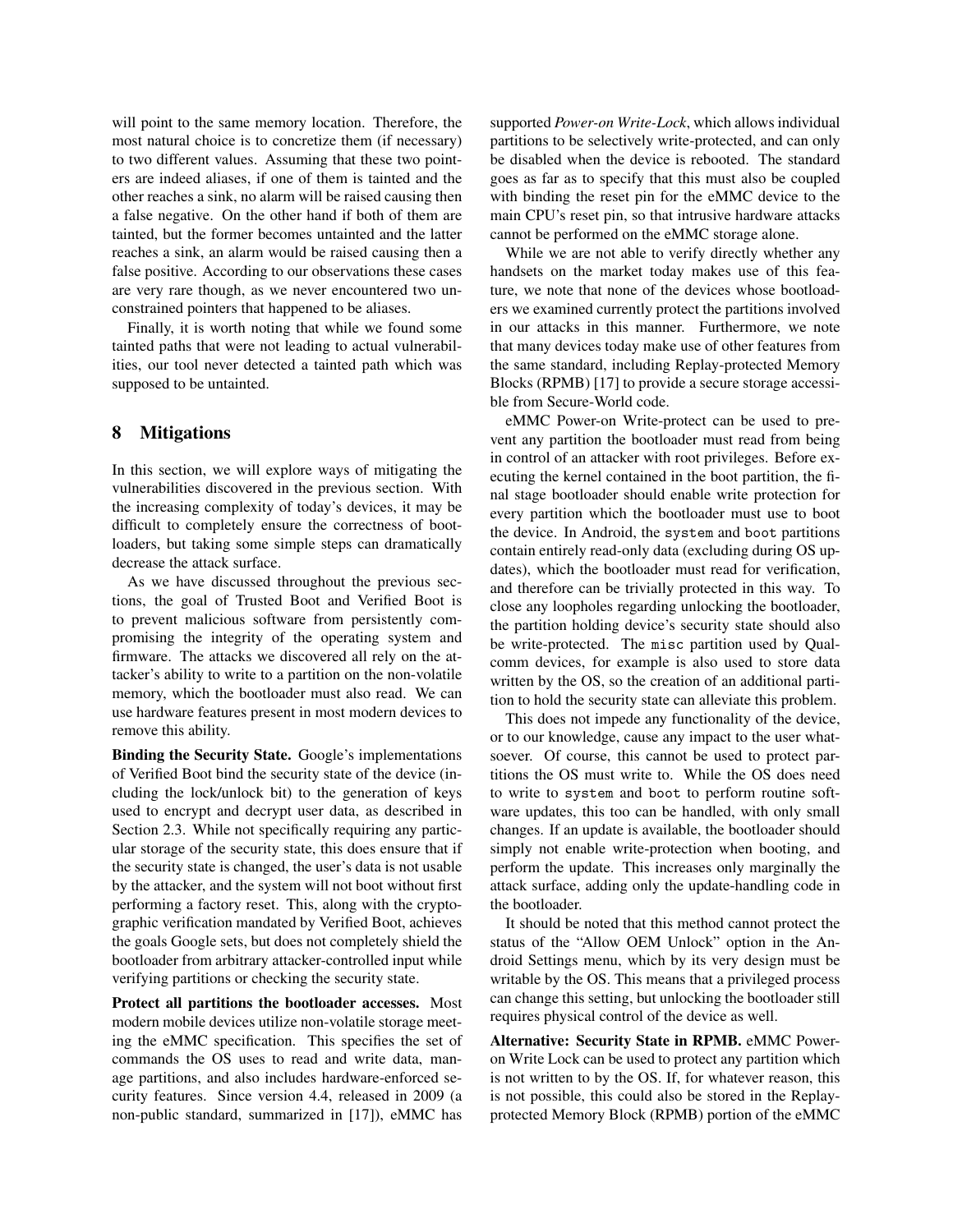module.

We can enforce the property that the OS cannot tamper with the security state by having the Trusted OS, residing in the secure world, track whether the OS has booted, and only allow a change in the security state if the bootloader is running. Using RPMB allows us to enforce that only TrustZone can alter this state, as it holds the key needed to write the data successfully.

When the device boots to the final stage bootloader, it will signal to TrustZone, allowing modifications to the security state via an additional command. Once the bootloader is ready to boot the Android OS, it signals again to TrustZone, which disallows all writes to the device until it reboots.

While this requires minor modifications to the Trusted OS and final-stage bootloader, it does not require a change in the write-protection status or partition layout.

# 9 Related Work

Trusted Boot Implementations and Vulnerabilities Methods that utilize the bootloader to bootstrap a trusted environment have been studied extensively in the past. Recent Intel-based PC systems utilize UEFI Secure Boot, a similar mechanism for providing verification of operating system components at boot-time. This too has been prone to vulnerabilities.

Specifically, Wojtczuk et al., studied how unprivileged code can exploit vulnerabilities and design flaws to tamper with the SPI-flash content (containing the code that is first executed when the CPU starts), completely breaking the chain-of-trust [\[34\]](#page-17-5) in Intel systems. Kallenberg et al., achieved a similar goal by exploiting the update mechanisms exposed by UEFI code [\[14\]](#page-16-16). Researchers have also shown how the chain-of-trust can be broken on the Mac platform, using maliciously crafted Thunderbolt devices [\[13,](#page-16-17) [12\]](#page-16-18). Other research focused on the way in which Windows bootloader, built on top of UEFI, works and how it can be exploited [\[4,](#page-16-19) [25\]](#page-16-20). Bazhaniuk et al., provided a comprehensive study of the different types of vulnerabilities found in UEFI firmware and propose some mitigations [\[2\]](#page-16-21), whereas Rutkowska presented an overview of the technologies available in Intel processors, which can be used to enforce a trusted boot process [\[26\]](#page-16-22).

All these works show how the complexity of these systems, in which different components developed by different entities have to collaborate, and the different, sometimes conflicting, goals they try to achieve has lead to both "classic" vulnerabilities (such as memory corruption), but also to hard-to-fix design issues. Our work shows how this is true also in the mobile world.

While all of the previously mentioned works rely en-

tirely on manual analysis, Intel has recently explored auditing its own platform using symbolic execution [\[3\]](#page-16-23). This is similar in approach to our work, but it has a different goal. In particular they focus on detecting a very specific problem in the UEFI-compliant implementation of BIOS (out of bound memory accesses). Instead, we focus on vulnerabilities explicitly triggerable by an attacker inside the bootloader code of ARM mobile device, considering both memory corruption as well as additional logic flaws related to unlocking.

A recent work, BareDroid [\[20\]](#page-16-7), proposes and implements modifications to the Android boot process to build a large-scale bare-metal analysis system on Android devices. Although with a different goal, in this work, authors introduce some aspects related to ours, such as difficulties in establishing a chain of trust in Android devices and how malware could permanently brick a device. We expand and integrate their findings, comparing different implementations and devices.

Automatic Vulnerability Discovery Our approach, as outlined in Section [6,](#page-6-0) attempts to automatically locate vulnerabilities statically. Other approaches include fullydynamic analysis, such as coverage-based fuzzing [\[36\]](#page-17-6), or hybrid systems, such as Driller [\[10\]](#page-16-24) and Dowser [\[29\]](#page-17-7), which switch between the static and dynamic analysis to overcome the limitations of both. Unfortunately, we could not use any approach leveraging concrete dynamic execution, as it is currently impossible to overcome the tight coupling of bootloaders and the hardware they run on. Previous work has looked into hardware-in-the-loop approaches [\[35,](#page-17-8) [15\]](#page-16-25) to address this issue, by passing events directed at hardware peripherals to a real hardware device tethered to the analysis system. Unfortunately, none of this work can be adapted to our platform, as the hardware under analysis lacks the necessary prerequisites (e.g., a JTAG interface or a completely unlocked primary bootloader) that would be needed.

Many previous works have also proposed statically locating memory corruption vulnerabilities, including Mayhem [\[5\]](#page-16-11) and IntScope [\[32\]](#page-17-9), focusing on user-land programs. These approaches are not directly applicable to our goals, since in our work we are not focusing solely on memory corruption and our analysis requires an ad-hoc modeling and identification sources and sinks. FirmAlice [\[27\]](#page-17-2) proposes a technique for locating authentication bypass vulnerabilities in firmware. The vulnerabilities we wish to locate stem from the presence and specific uses of "user input" (in this case, data from the non-volatile storage), whereas FirmAlice can detect its absence, en route to a pre-defined program state.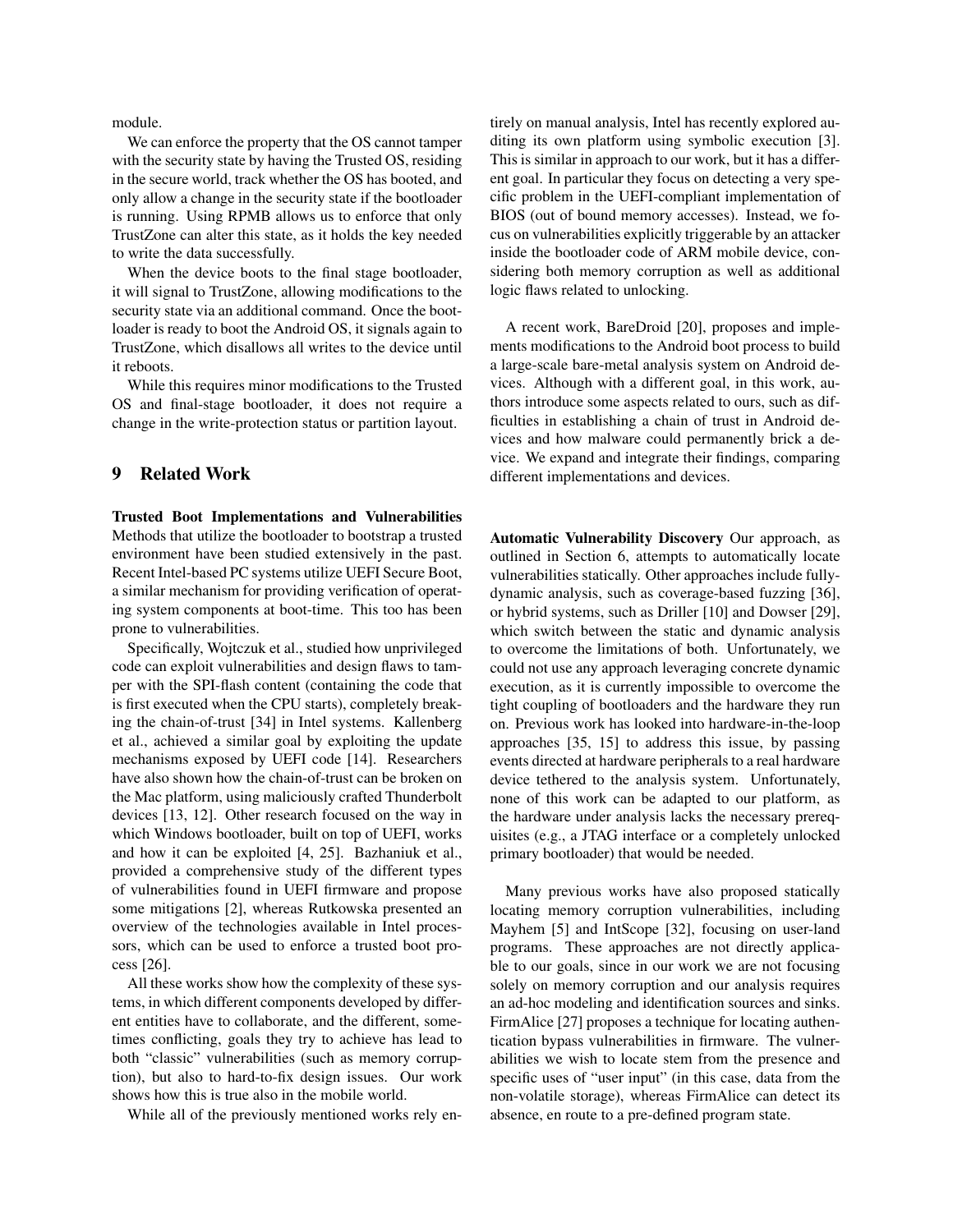# 10 Conclusion

We presented an analysis of modern mobile device bootloaders, and showed that current standards and guidelines are insufficient to guide developers toward creating secure solutions. To study the impact of these design decisions, we implemented a static analysis approach able to find locations where bootloaders accept input from an adversary able to compromise the primary operating system, such as parsing data from partitions on the device's non-volatile storage. We evaluated our approach on bootloaders from four major device manufacturers, and discovered six previously-unknown memory corruption or denial of service vulnerabilities, as well as two unlock-bypass vulnerabilities. We also proposed mitigation strategies able to both limit the attack surface of the bootloader and enforce various desirable properties aimed at safeguarding the security and privacy of users.

# Acknowledgements

We would like to thank our reviewers for their valuable comments and input to improve our paper. We would also like to thank Terry O. Robinson for several insightful discussions. This material is based on research sponsored by the Office of Naval Research under grant numbers N00014-15-1-2948 and N00014-17-1-2011, the DARPA under agreement number N66001-13-2-4039 and the NSF under Award number CNS-1408632. The U.S. Government is authorized to reproduce and distribute reprints for Governmental purposes notwithstanding any copyright notation thereon. The views and conclusions contained herein are those of the authors and should not be interpreted as necessarily representing the official policies or endorsements, either expressed or implied, of DARPA, or the U.S. Government. This work is also sponsored by a gift from Google's Anti-Abuse group.

### References

- <span id="page-16-3"></span>[1] ARM. ARM TrustZone. http://www.arm.[com/products/](http://www.arm.com/products/processors/technologies/trustzone/index.php) [processors/technologies/trustzone/index](http://www.arm.com/products/processors/technologies/trustzone/index.php).php, 2015.
- <span id="page-16-21"></span>[2] BAZHANIUK, O., BULYGIN, Y., FURTAK, A., GOROBETS, M., LOUCAIDES, J., MATROSOV, A., AND SHKATOV, M. Attacking and Defending BIOS in 2015. In *REcon* (2015).
- <span id="page-16-23"></span>[3] BAZHANIUK, O., LOUCAIDES, J., ROSENBAUM, L., TUTTLE, M. R., AND ZIMMER, V. Symbolic execution for bios security. In *Proceedings of the 2015 USENIX Conference on Offensive Technologies* (Washington, DC, USA, 2015), WOOT'15.
- <span id="page-16-19"></span>[4] BULYGIN, Y., FURTAK, A., AND BAZHANIUK, O. A tale of one software bypass of Windows 8 Secure Boot. *Black Hat USA* (2013).
- <span id="page-16-11"></span>[5] CHA, S. K., AVGERINOS, T., REBERT, A., AND BRUMLEY, D. Unleashing mayhem on binary code. In *Proceedings of the 2012*

*IEEE Symposium on Security and Privacy* (San Jose, CA, USA, 2012), SP '12.

- <span id="page-16-0"></span>[6] GITHUB. ARM Trusted Firmware. [https://github](https://github.com/ARM-software/arm-trusted-firmware).com/ [ARM-software/arm-trusted-firmware](https://github.com/ARM-software/arm-trusted-firmware), 2017.
- <span id="page-16-6"></span>[7] GOOGLE. https://support.google.[com/nexus/answer/](https://support.google.com/nexus/answer/6172890?hl=en) [6172890?hl=en](https://support.google.com/nexus/answer/6172890?hl=en), 2016.
- <span id="page-16-1"></span>[8] GOOGLE. Verifying Boot. [https://source](https://source.android.com/security/verifiedboot/verified-boot.html).android.com/ [security/verifiedboot/verified-boot](https://source.android.com/security/verifiedboot/verified-boot.html).html, 2017.
- <span id="page-16-5"></span>[9] GSMA. Anti-theft Device Feature Requirements, 2016.
- <span id="page-16-24"></span>[10] HALLER, I., SLOWINSKA, A., NEUGSCHWANDTNER, M., AND BOS, H. Dowsing for overflows: A guided fuzzer to find buffer boundary violations. In *Proceedings of the 2013 USENIX Conference on Security* (Washington, DC, USA, 2013), SEC'13.
- <span id="page-16-12"></span>[11] HEX-RAYS. IDA Pro. [https://www](https://www.hex-rays.com/products/ida/index.shtml).hex-rays.com/ [products/ida/index](https://www.hex-rays.com/products/ida/index.shtml).shtml, 2017.
- <span id="page-16-18"></span>[12] HUDSON, T., KOVAH, X., AND KALLENBERG, C. Thunder-Strike 2: Sith Strike. *Black Hat USA* (2015).
- <span id="page-16-17"></span>[13] HUDSON, T., AND RUDOLPH, L. Thunderstrike: Efi firmware bootkits for apple macbooks. In *Proceedings of the 2015 ACM International Systems and Storage Conference* (New York, NY, USA, 2015), SYSTOR '15.
- <span id="page-16-16"></span>[14] KALLENBERG, C., KOVAH, X., BUTTERWORTH, J., AND CORNWELL, S. Extreme privilege escalation on Windows 8/UEFI systems. *BlackHat, Las Vegas, USA* (2014).
- <span id="page-16-25"></span>[15] KOSCHER, K., KOHNO, T., AND MOLNAR, D. SURROGATES: enabling near-real-time dynamic analyses of embedded systems. In *Proceedings of the 2015 USENIX Conference on Offensive Technologies* (Washington, D.C., 2015), WOOT'15.
- <span id="page-16-4"></span>[16] LADY, K. Sixty Percent of Enterprise Android Phones Affected by Critical QSEE Vulnerability. [https://duo](https://duo.com/blog/sixty-percent-of-enterprise-android-phones-affected-by-critical-qsee-vulnerability).com/ [blog/sixty-percent-of-enterprise-android-phones](https://duo.com/blog/sixty-percent-of-enterprise-android-phones-affected-by-critical-qsee-vulnerability)[affected-by-critical-qsee-vulnerability](https://duo.com/blog/sixty-percent-of-enterprise-android-phones-affected-by-critical-qsee-vulnerability), 2016.
- <span id="page-16-15"></span>[17] MICRON TECHNOLOGIES. eMMC Security Features, 2016.
- <span id="page-16-10"></span>[18] MING, J., WU, D., XIAO, G., WANG, J., AND LIU, P. Taintpipe: Pipelined symbolic taint analysis. In *Proceedings of the 2015 USENIX Conference on Security Symposium* (Washington, DC, USA, 2015), SEC'15.
- <span id="page-16-13"></span>[19] MITRE. LK bootloader security vulnerability, CVE-2014-9798. https://cve.mitre.[org/cgi-bin/cvename](https://cve.mitre.org/cgi-bin/cvename.cgi?name=CVE-2014-9798).cgi?name= [CVE-2014-9798](https://cve.mitre.org/cgi-bin/cvename.cgi?name=CVE-2014-9798).
- <span id="page-16-7"></span>[20] MUTTI, S., FRATANTONIO, Y., BIANCHI, A., INVERNIZZI, L., CORBETTA, J., KIRAT, D., KRUEGEL, C., AND VIGNA, G. Baredroid: Large-scale analysis of android apps on real devices. In *Proceedings of the 2015 Annual Computer Security Applications Conference* (New York, NY, USA, 2015), ACSAC 2015.
- <span id="page-16-2"></span>[21] OUTLER, A. Have you paid your linux kernel source license fee? https://www.xda-developers.[com/have-you-paid](https://www.xda-developers.com/have-you-paid-your-linux-kernel-source-license-fee/)[your-linux-kernel-source-license-fee/](https://www.xda-developers.com/have-you-paid-your-linux-kernel-source-license-fee/), March 2013.
- <span id="page-16-14"></span>[22] QUALCOMM. (L)ittle (K)ernel based Android bootloader. https://www.codeaurora.[org/blogs/little-kernel](https://www.codeaurora.org/blogs/little-kernel-based-android-bootloader)[based-android-bootloader](https://www.codeaurora.org/blogs/little-kernel-based-android-bootloader).
- <span id="page-16-9"></span>[23] RAMOS, D. A., AND ENGLER, D. Under-constrained symbolic execution: Correctness checking for real code. In *Proceedings of the 2015 USENIX Conference on Security Symposium* (Washington, DC, USA, 2015), SEC'15.
- <span id="page-16-8"></span>[24] RAWAT, S., MOUNIER, L., AND POTET, M.-L. Static taintanalysis on binary executables, 2011.
- <span id="page-16-20"></span>[25] ROL. ring of lightning. [https://rol](https://rol.im/securegoldenkeyboot/).im/ [securegoldenkeyboot/](https://rol.im/securegoldenkeyboot/), 2016.
- <span id="page-16-22"></span>[26] RUTKOWSKA, J. Intel x86 considered harmful, 2015.